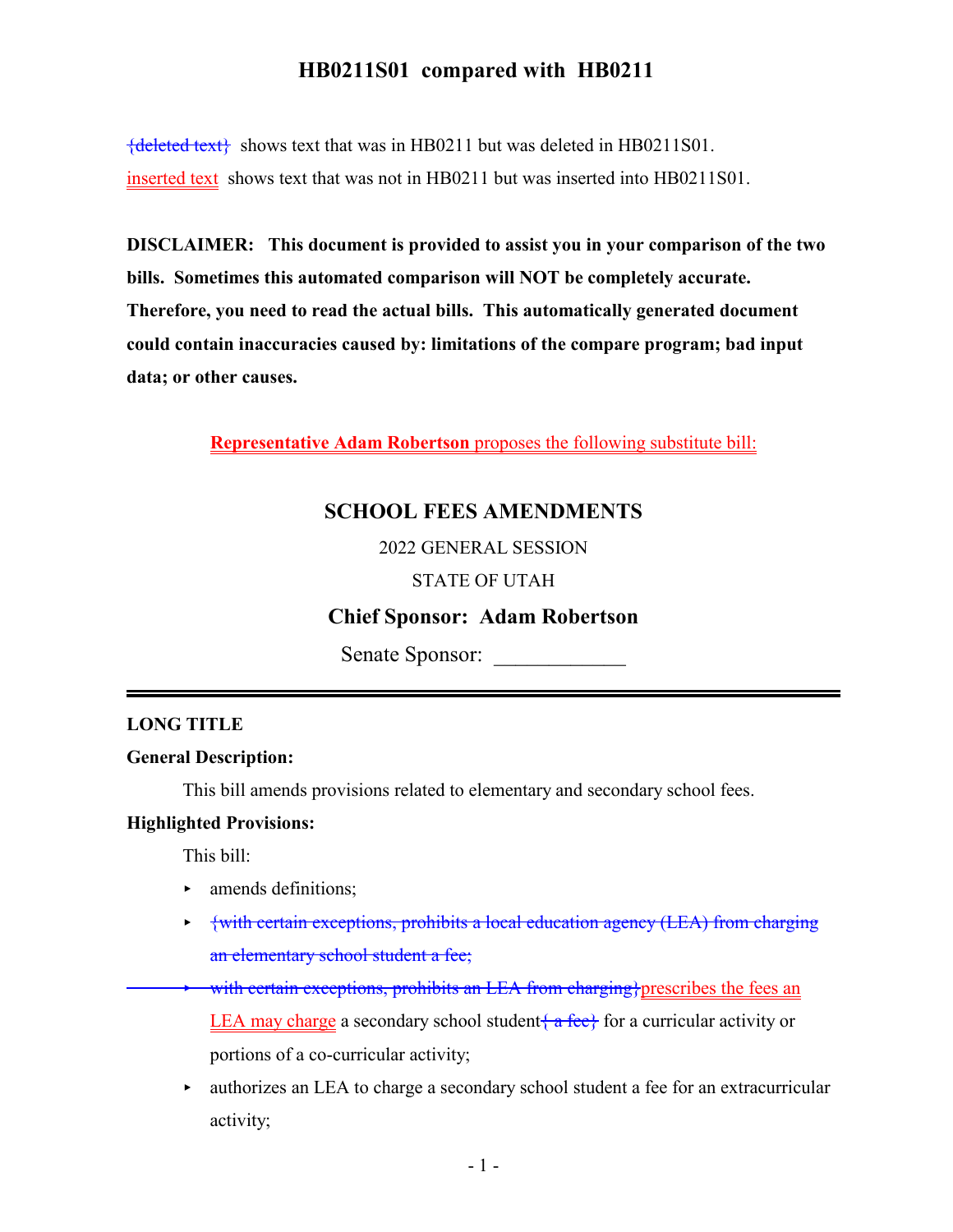- prohibits an LEA from charging a general fee;
- $\blacktriangleright$  amends provisions related to a fee waiver;
- $\blacktriangleright$  repeals provisions related to fees for textbooks;
- $\rightarrow$  prohibits charging a student in grade 6 a fee for a remediation program;
- $\rightarrow$  repeals outdated language; and
- $\blacktriangleright$  makes conforming changes.

### **Money Appropriated in this Bill:**

None

### **Other Special Clauses:**

None

### **Utah Code Sections Affected:**

#### AMENDS:

**53E-1-201**, as last amended by Laws of Utah 2021, Chapters 64, 251, and 351

**53E-8-401**, as last amended by Laws of Utah 2020, Chapter 408

**53E-10-305**, as last amended by Laws of Utah 2020, Chapters 220 and 365

**53G-6-302**, as last amended by Laws of Utah 2020, Chapter 408

**53G-6-303**, as last amended by Laws of Utah 2019, Chapter 293

**53G-6-701**, as enacted by Laws of Utah 2018, Chapter 3

**53G-7-501**, as last amended by Laws of Utah 2020, Chapter 51

**53G-7-503**, as last amended by Laws of Utah 2021, Chapter 341

**53G-7-504**, as last amended by Laws of Utah 2020, Chapter 408

**53G-9-803**, as last amended by Laws of Utah 2019, Chapter 293

**53G-10-503**, as last amended by Laws of Utah 2021, Chapter 247

### RENUMBERS AND AMENDS:

- **53G-7-506**, (Renumbered from 53G-7-602, as last amended by Laws of Utah 2020, Chapter 138)
- **53G-7-507**, (Renumbered from 53G-7-603, as repealed and reenacted by Laws of Utah 2019, Chapter 223)
- **53G-7-508**, (Renumbered from 53G-7-606, as last amended by Laws of Utah 2019, Chapters 223 and 293)

#### REPEALS: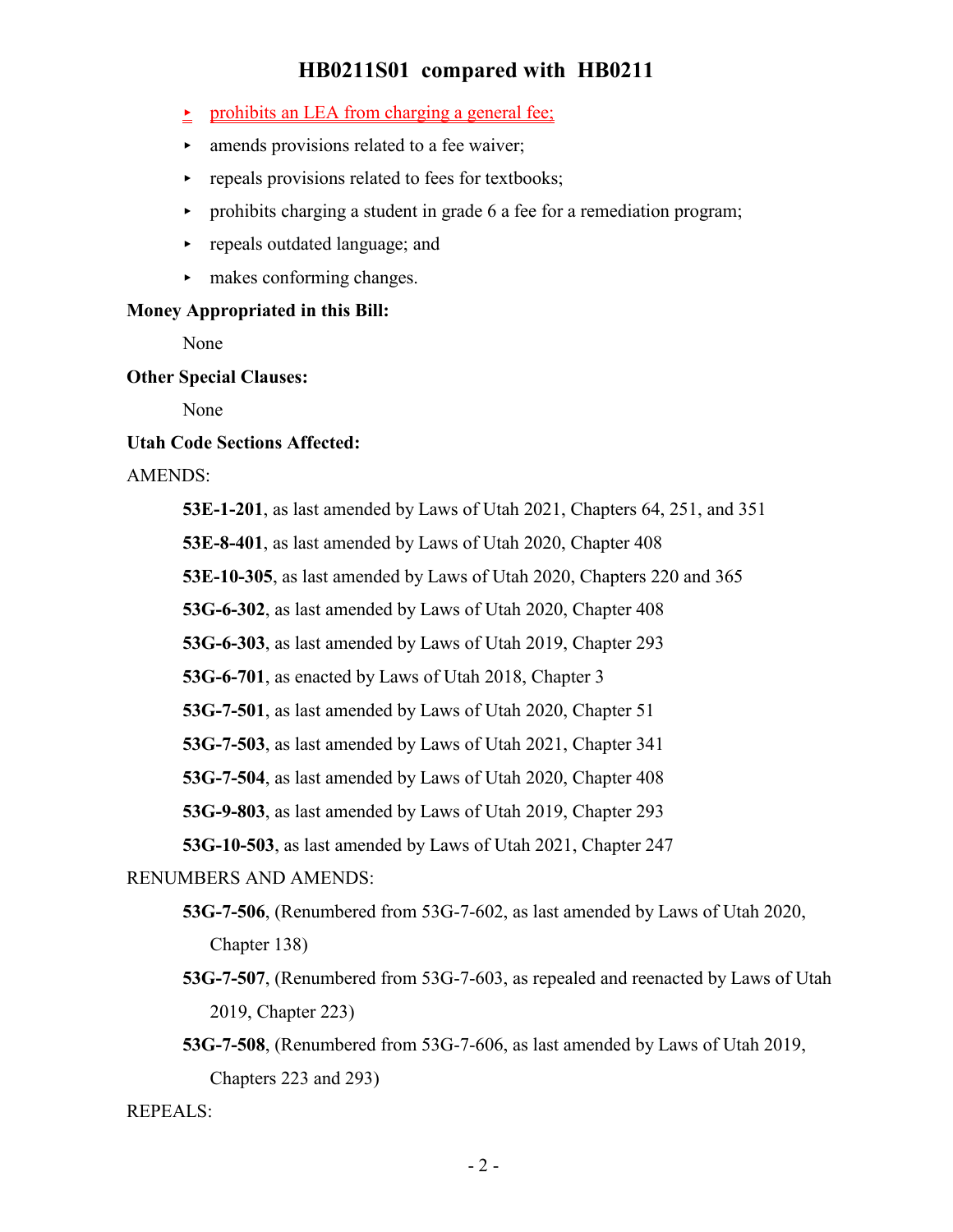**53G-7-601**, as last amended by Laws of Utah 2020, Chapter 138

*Be it enacted by the Legislature of the state of Utah:*

Section 1. Section **53E-1-201** is amended to read:

#### **53E-1-201. Reports to and action required of the Education Interim Committee.**

(1) In accordance with applicable provisions and Section 68-3-14, the following recurring reports are due to the Education Interim Committee:

(a) the report described in Section 9-22-109 by the STEM Action Center Board, including the information described in Section 9-22-113 on the status of the computer science initiative and Section 9-22-114 on the Computing Partnerships Grants Program;

(b) the prioritized list of data research described in Section 35A-14-302 and the report on research described in Section 35A-14-304 by the Utah Data Research Center;

(c) the report described in Section 35A-15-303 by the State Board of Education on preschool programs;

(d) the report described in Section 53B-1-402 by the Utah Board of Higher Education on career and technical education issues and addressing workforce needs;

(e) the annual report of the Utah Board of Higher Education described in Section 53B-1-402;

(f) the reports described in Section 53B-28-401 by the Utah Board of Higher Education regarding activities related to campus safety;

(g) the State Superintendent's Annual Report by the state board described in Section 53E-1-203;

(h) the annual report described in Section 53E-2-202 by the state board on the strategic plan to improve student outcomes;

(i) the report described in Section 53E-8-204 by the state board on the Utah Schools for the Deaf and the Blind;

(j) the report described in Section 53E-10-703 by the Utah Leading through Effective, Actionable, and Dynamic Education director on research and other activities;

 $[(k)$  the report described in Section 53F-4-203 by the state board and the independent evaluator on an evaluation of early interactive reading software;]

 $[f(H)]$  (k) the report described in Section 53F-4-407 by the state board on UPSTART;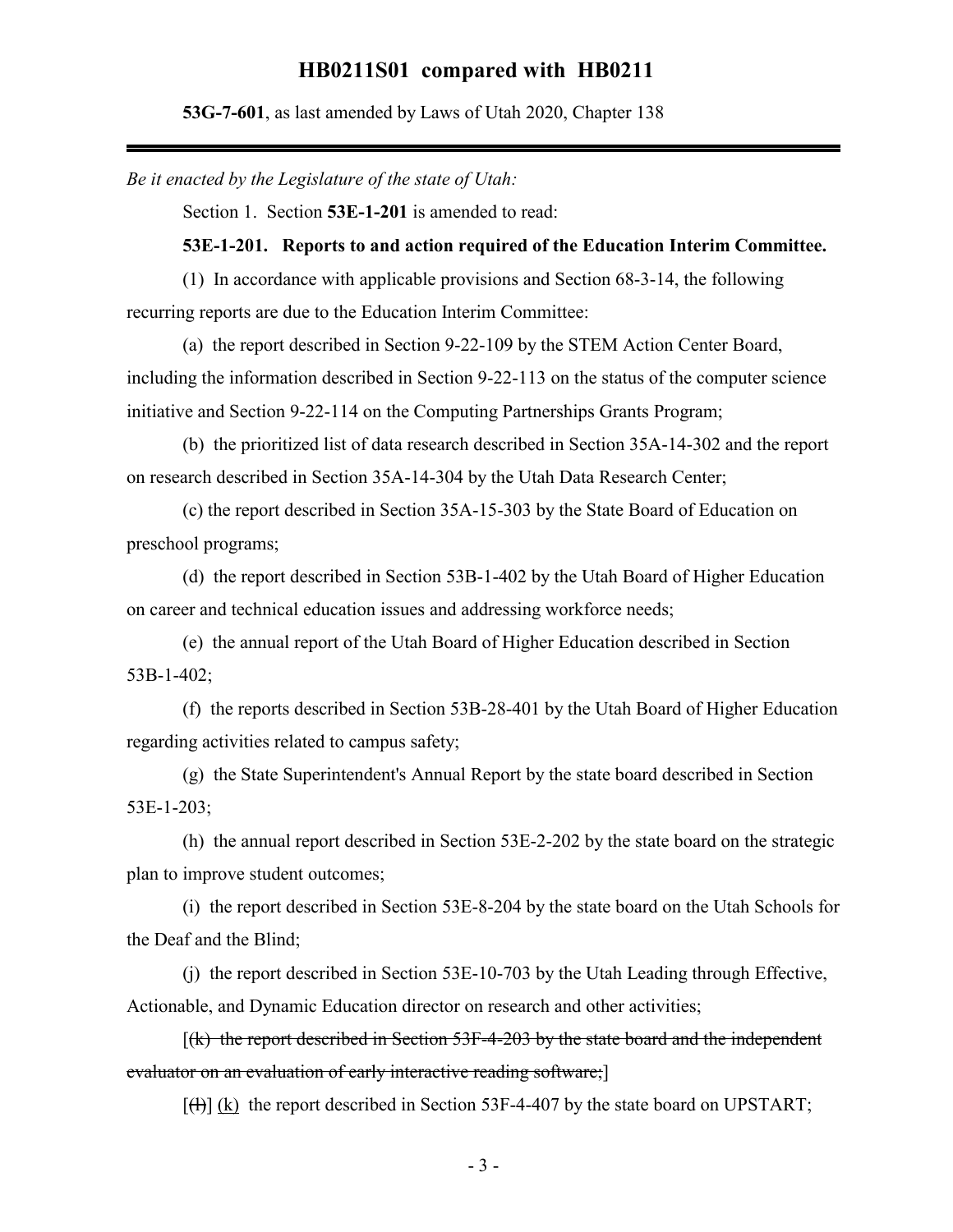$[\text{fm}]$  (1) the reports described in Sections 53F-5-214 and 53F-5-215 by the state board related to grants for professional learning and grants for an elementary teacher preparation assessment; and

 $[(m)]$  (m) the report described in Section 53F-5-405 by the State Board of Education regarding an evaluation of a partnership that receives a grant to improve educational outcomes for students who are low income.

(2) In accordance with applicable provisions and Section 68-3-14, the following occasional reports are due to the Education Interim Committee:

(a) the report described in Section 35A-15-303 by the School Readiness Board by November 30, 2020, on benchmarks for certain preschool programs;

(b) the report described in Section 53B-28-402 by the Utah Board of Higher Education on or before the Education Interim Committee's November 2021 meeting;

(c) the reports described in Section 53E-3-520 by the state board regarding cost centers and implementing activity based costing;

(d) if required, the report described in Section 53E-4-309 by the state board explaining the reasons for changing the grade level specification for the administration of specific assessments;

(e) if required, the report described in Section 53E-5-210 by the state board of an adjustment to the minimum level that demonstrates proficiency for each statewide assessment;

(f) in 2022 and in 2023, on or before November 30, the report described in Subsection 53E-10-309(7) related to the PRIME pilot program;

(g) the report described in Section 53E-10-702 by Utah Leading through Effective, Actionable, and Dynamic Education;

(h) if required, the report described in Section 53F-2-513 by the state board evaluating the effects of salary bonuses on the recruitment and retention of effective teachers in high poverty schools;

(i) upon request, the report described in Section 53F-5-207 by the state board on the Intergenerational Poverty Intervention Grants Program;

(j) the report described in Section 53F-5-210 by the state board on the Educational Improvement Opportunities Outside of the Regular School Day Grant Program;

(k) the report described in Section 53G-7-503 by the state board regarding fees that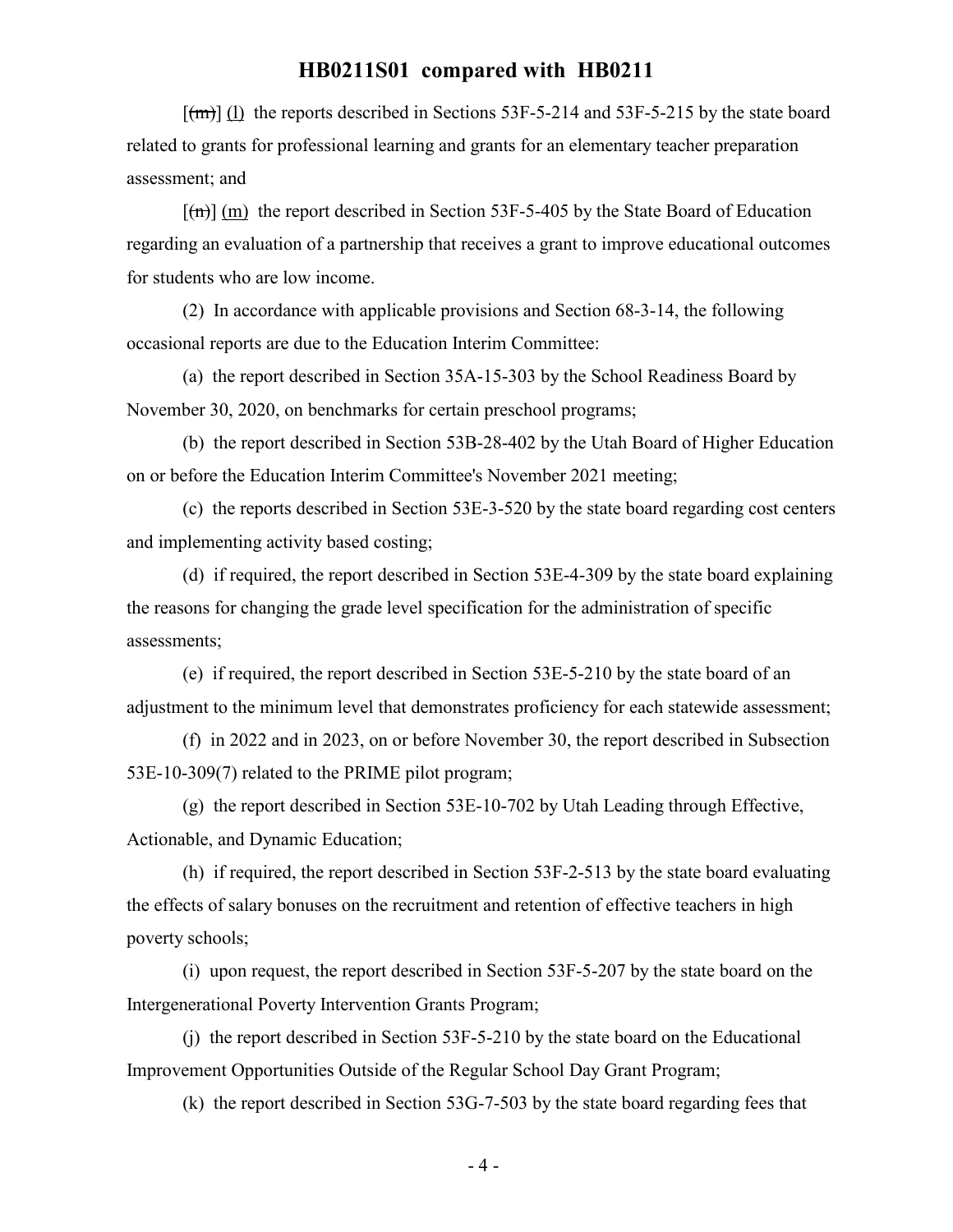LEAs charge during the 2020-2021 school year;

(l) the reports described in Section 53G-11-304 by the state board regarding proposed rules and results related to educator exit surveys;

(m) the report described in Section 62A-15-117 by the Division of Substance Abuse and Mental Health, the State Board of Education, and the Department of Health regarding recommendations related to Medicaid reimbursement for school-based health services; and

(n) the reports described in Section 63C-19-202 by the Higher Education Strategic Planning Commission.

Section 2. Section **53E-8-401** is amended to read:

#### **53E-8-401. Eligibility for services of the Utah Schools for the Deaf and the Blind.**

(1) Except as provided in Subsections (3), (4), and (5), an individual is eligible to receive services of the Utah Schools for the Deaf and the Blind if the individual is:

(a) a resident of Utah;

(b) younger than 22 years  $[of \, age]$  old;

(c) referred to the Utah Schools for the Deaf and the Blind by:

(i) the individual's school district of residence;

(ii) a local early intervention program; or

(iii) if the referral is consistent with the Individual with Disabilities Education Act, 20

U.S.C. Sec. 1400 et seq., the Parent Infant Program; and

(d) identified as deaf, blind, or deafblind through:

(i) the special education eligibility determination process; or

(ii) the Section 504 eligibility determination process.

(2) (a) In determining eligibility for an individual who is younger than age three and is deafblind, the following information may be used:

(i) opthalmological and audiological documentation;

(ii) functional vision or hearing assessments and evaluations; or

(iii) informed clinical opinion conducted by a person with expertise in deafness,

blindness, or deafblindness.

(b) Informed clinical opinion shall be:

(i) included in the determination of eligibility when documentation is incomplete or not conclusive; and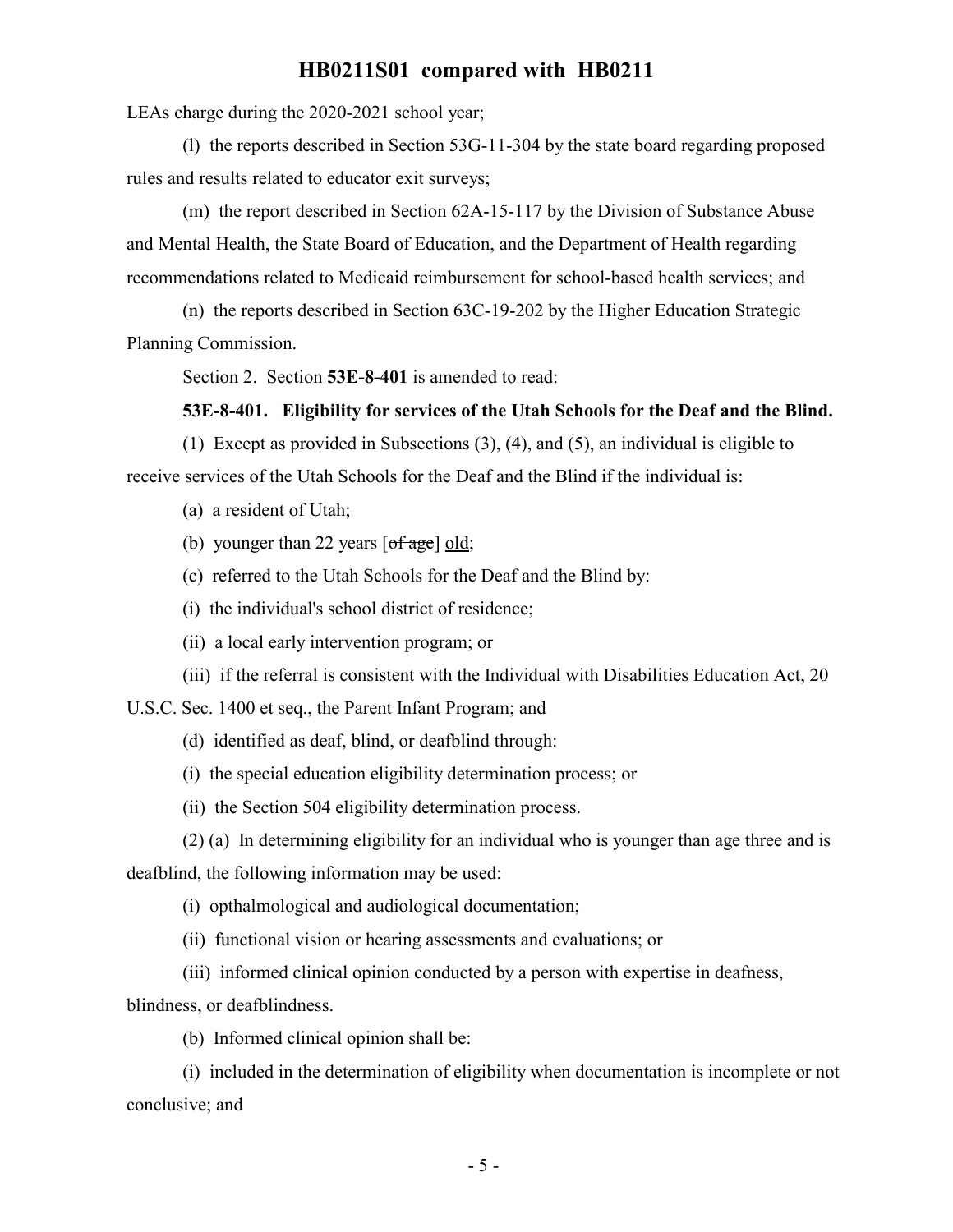(ii) based on pertinent records related to the individual's current health status and medical history, an evaluation and observations of the individual's level of sensory functioning, and the needs of the family.

(3) (a) A student who qualifies for special education shall have services and placement determinations made through the IEP process.

(b) A student who qualifies for accommodations under Section 504 shall have services and placement determinations made through the Section 504 team process.

(4) (a) A nonresident may receive services of the Utah Schools for the Deaf and the Blind in accordance with the rules of the state board described in Subsection (6).

(b) [The] Notwithstanding Section 53G-7-503, the rules shall require the payment of tuition for services provided to a nonresident.

(5) An individual is eligible to receive services from the Utah Schools for the Deaf and the Blind under circumstances described in Section 53E-8-408.

(6) In accordance with Title 63G, Chapter 3, Utah Administrative Rulemaking Act, the state board:

(a) shall make rules that determine the eligibility of students to be served by the Utah Schools for the Deaf and the Blind; and

(b) may make rules to allow a resident of Utah who is neither deaf, blind, nor deafblind to receive services of the Utah Schools for the Deaf and the Blind if the resident is younger than 22 years  $\lceil \text{of age} \rceil$  old.

Section 3. Section **53E-10-305** is amended to read:

### **53E-10-305. Tuition and fees.**

(1) Except as provided in this section, the Utah Board of Higher Education or an institution of higher education may not charge tuition or fees for a concurrent enrollment course.

(2) (a) The Utah Board of Higher Education may charge a one-time fee for a student to participate in the concurrent enrollment program.

(b) A student who pays a fee described in Subsection (2)(a) does not satisfy a general admission application fee requirement for a full-time or part-time student at an institution of higher education.

(3) (a) An institution of higher education may charge a one-time admission application

- 6 -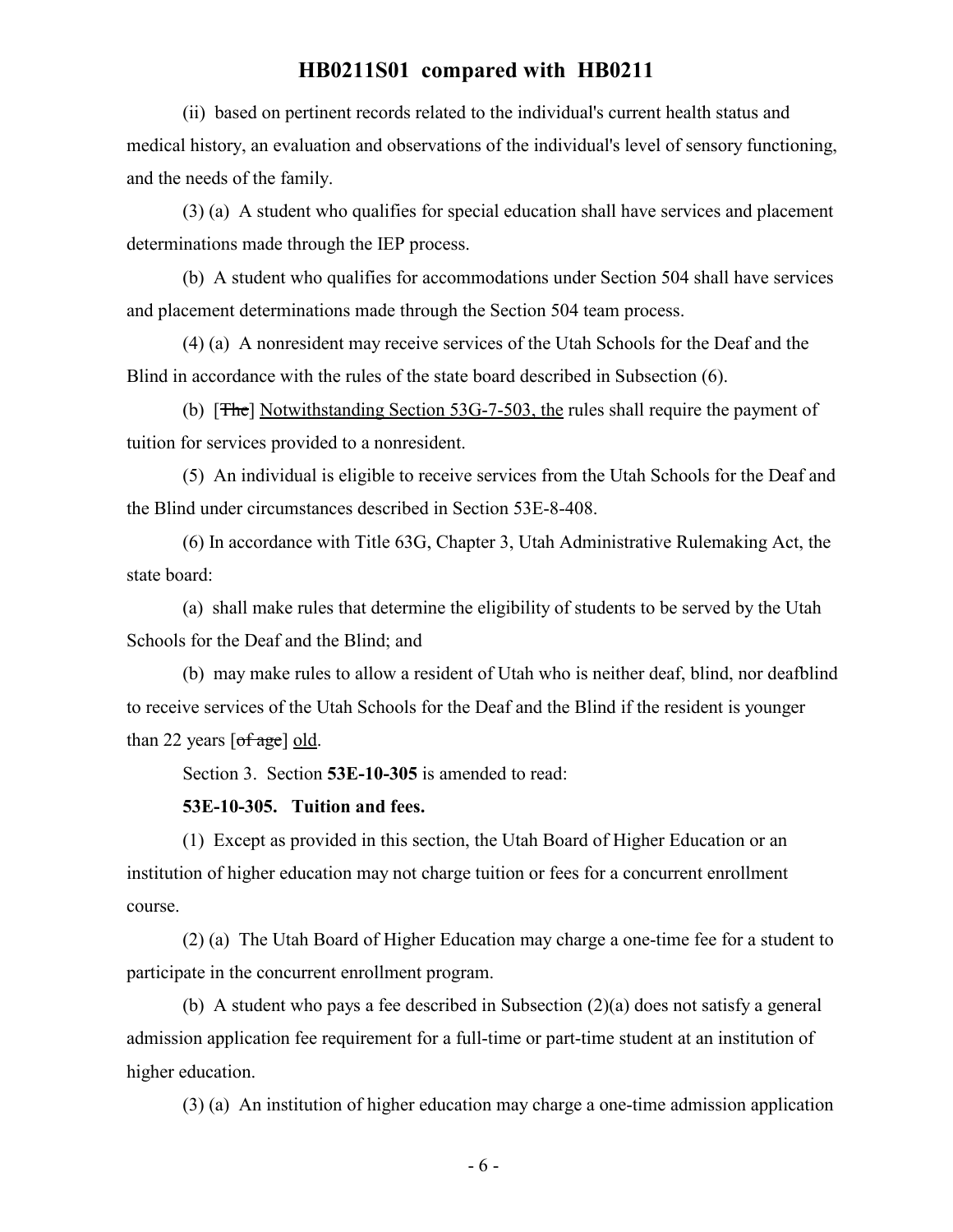fee for concurrent enrollment course credit offered by the institution of higher education.

(b) Payment of the fee described in Subsection (3)(a) satisfies the general admission application fee requirement for a full-time or part-time student at an institution of higher education.

(4) (a) Except as provided in Subsection (4)(b), an institution of higher education may charge partial tuition of no more than \$30 per credit hour for a concurrent enrollment course for which a student earns college credit.

(b) An institution of higher education may not charge more than:

(i) \$5 per credit hour for an eligible student who qualifies for free or reduced price school lunch;

(ii) \$10 per credit hour for a concurrent enrollment course that is taught at an LEA by an eligible instructor described in Subsection 53E-10-302(6)(b); or

(iii) \$15 per credit hour for a concurrent enrollment course that is taught through video conferencing.

 $(5)$  In accordance with Section 53G-7-603, an LEA may charge a fee for a textbook, as defined in Section 53G-7-601, that is required for a concurrent enrollment course.]

Section 4. Section **53G-6-302** is amended to read:

**53G-6-302. Child's school district of residence -- Determination -- Responsibility for providing educational services.**

(1) As used in this section:

(a) "Health care facility" means the same as that term is defined in Section 26-21-2.

(b) "Human services program" means the same as that term is defined in Section 62A-2-101.

(c) "Supervision" means a minor child is:

(i) receiving services from a state agency, local mental health authority, or substance abuse authority with active involvement or oversight; and

(ii) engaged in a human services program that is properly licensed or certified and has provided the school district receiving the minor child with an education plan that complies with the requirements of Section 62A-2-108.1.

(2) The school district of residence of a minor child whose custodial parent resides within Utah is: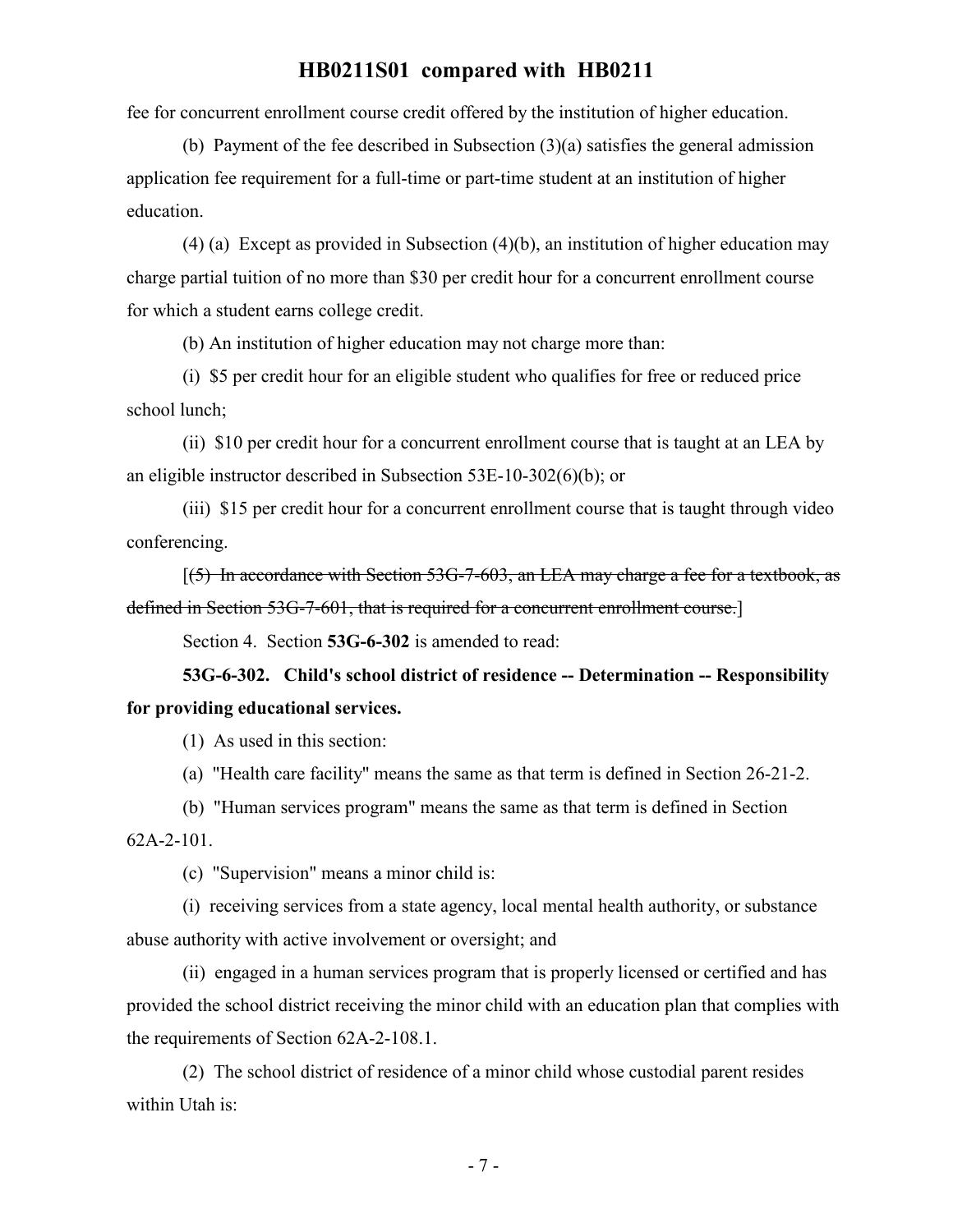(a) the school district in which the custodial parent resides; or

(b) the school district in which the child resides:

(i) while in the custody or under the supervision of a Utah state agency, local mental health authority, or substance abuse authority;

(ii) while under the supervision of a private or public agency which is in compliance with Section 62A-4a-606 and is authorized to provide child placement services by the state;

(iii) while living with a responsible adult resident of the district, if a determination has been made in accordance with rules made by the state board in accordance with Title 63G, Chapter 3, Utah Administrative Rulemaking Act, that:

(A) the child's physical, mental, moral, or emotional health will best be served by considering the child to be a resident for school purposes;

(B) exigent circumstances exist that do not permit the case to be appropriately addressed under Section 53G-6-402; and

(C) considering the child to be a resident of the district under this Subsection  $(2)(b)(iii)$ does not violate any other law or rule of the state board;

(iv) while the child is receiving services from a health care facility or human services program, if a determination has been made in accordance with rules made by the state board in accordance with Title 63G, Chapter 3, Utah Administrative Rulemaking Act, that:

(A) the child's physical, mental, moral, or emotional health will best be served by considering the child to be a resident for school purposes;

(B) exigent circumstances exist that do not permit the case to be appropriately addressed under Section 53G-6-402; and

(C) considering the child to be a resident of the district under this Subsection  $(2)(b)(iv)$ does not violate any other law or rule of the state board; or

(v) if the child is married or has been determined to be an emancipated minor by a court of law or by a state administrative agency authorized to make that determination.

(3) A minor child whose custodial parent does not reside in the state is considered to be a resident of the district in which the child lives, unless that designation violates any other law or rule of the state board, if:

(a) the child is married or an emancipated minor under Subsection  $(2)(b)(v)$ ;

(b) the child lives with a resident of the district who is a responsible adult and whom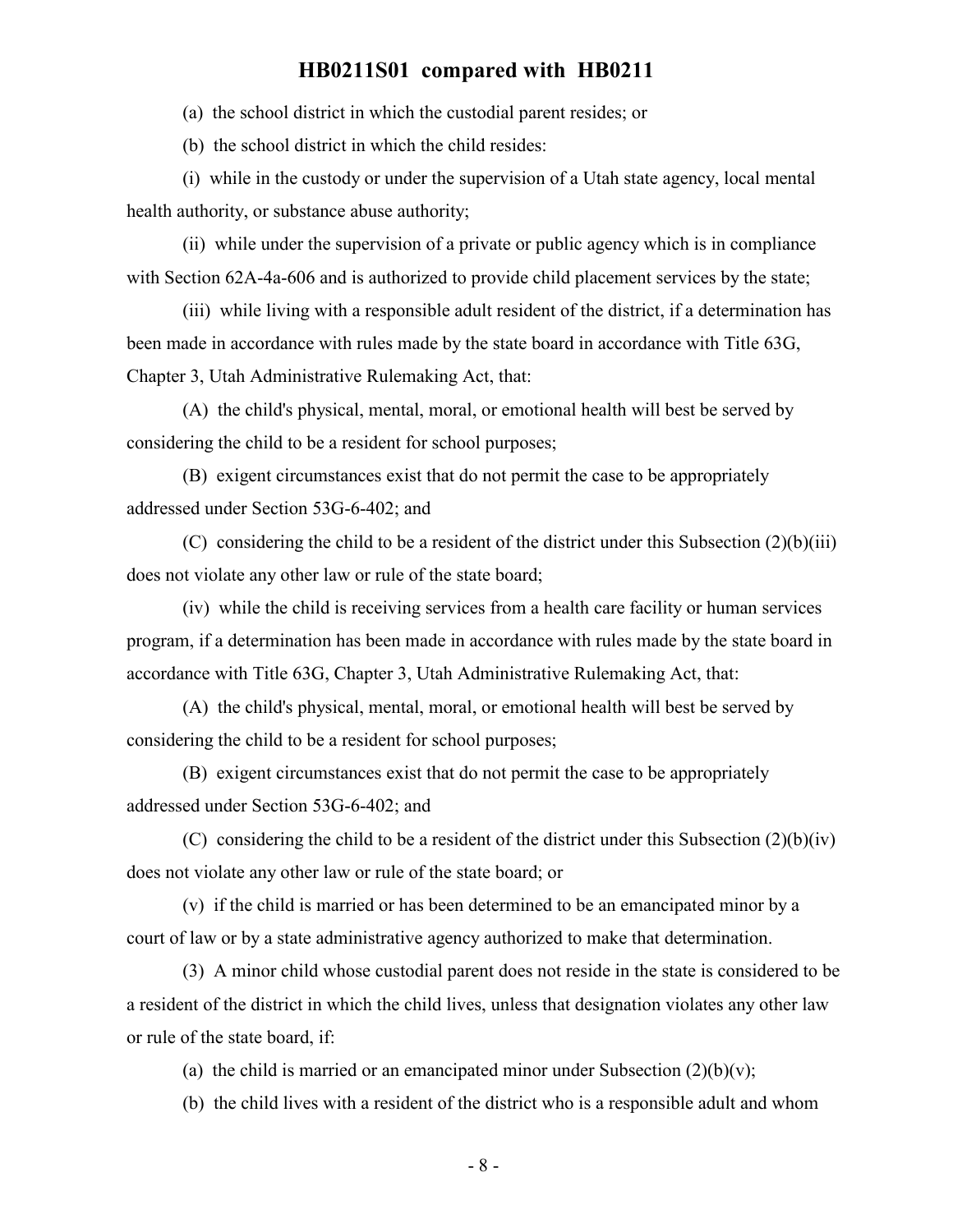the district agrees to designate as the child's legal guardian under Section 53G-6-303;

(c) if permissible under policies adopted by a local school board, it is established to the satisfaction of the local school board that:

(i) the child lives with a responsible adult who is a resident of the district and is the child's noncustodial parent, grandparent, brother, sister, uncle, or aunt;

(ii) the child's presence in the district is not for the primary purpose of attending the public schools;

(iii) the child's physical, mental, moral, or emotional health will best be served by considering the child to be a resident for school purposes; and

(iv) the child is prepared to abide by the policies of the school and school district in which attendance is sought; or

(d) it is established to the satisfaction of the local school board that:

(i) the child's parent moves from the state;

(ii) the child's parent executes a power of attorney under Section 75-5-103 that:

(A) meets the requirements of Subsection (4); and

(B) delegates powers regarding care, custody, or property, including schooling, to a responsible adult with whom the child resides;

(iii) the responsible adult described in Subsection  $(3)(d)(ii)(B)$  is a resident of the district;

(iv) the child's physical, mental, moral, or emotional health will best be served by considering the child to be a resident for school purposes;

(v) the child is prepared to abide by the policies of the school and school district in which attendance is sought; and

(vi) the child's attendance in the school will not be detrimental to the school or school district.

(4) (a) If admission is sought under Subsection  $(2)(b)(iii)$ ,  $(3)(c)$ , or  $(3)(d)$ , then the district may require the person with whom the child lives to be designated as the child's custodian in a durable power of attorney, issued by the party who has legal custody of the child, granting the custodian full authority to take any appropriate action, including authorization for educational or medical services, in the interests of the child.

(b) Both the party granting and the party empowered by the power of attorney shall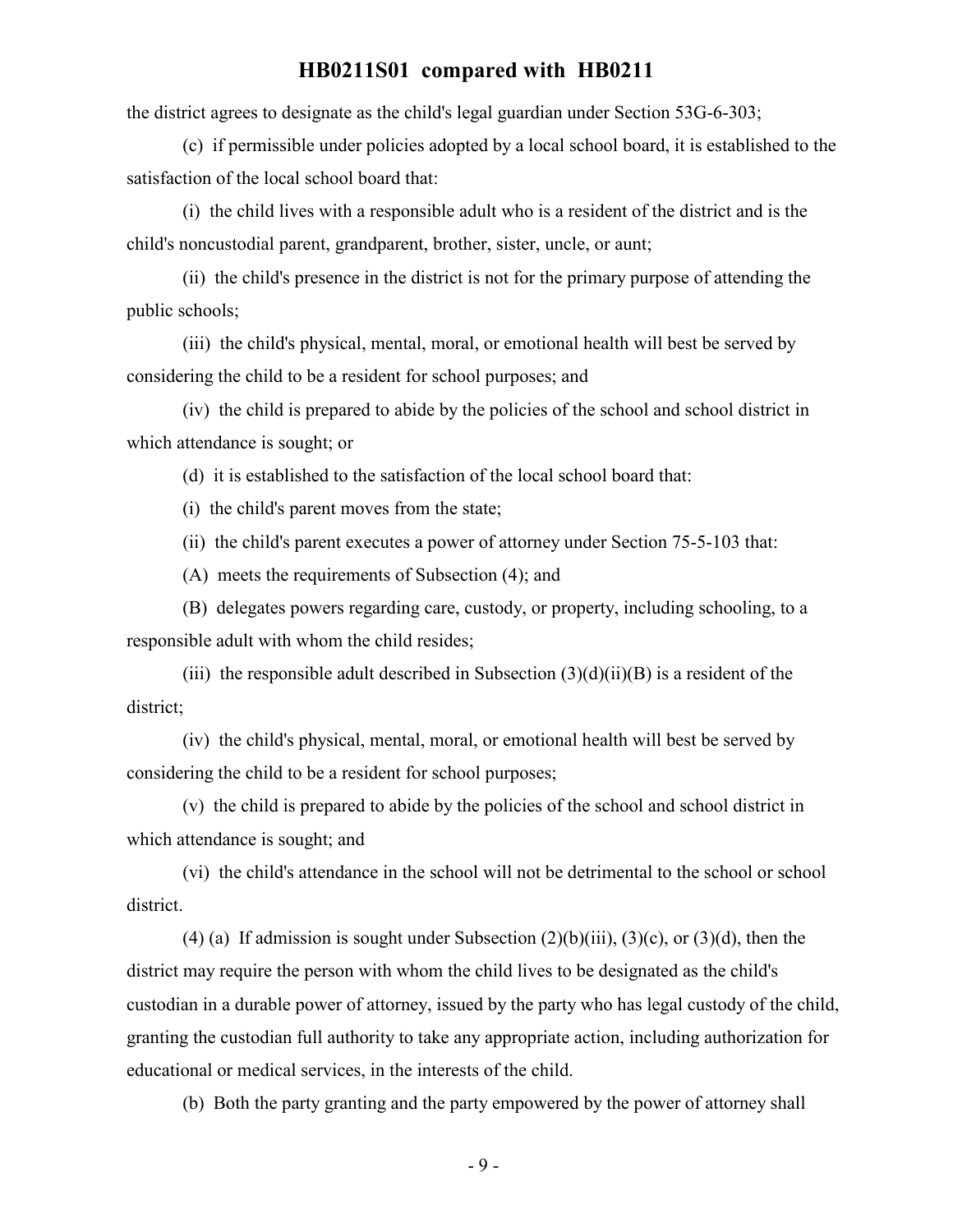agree to:

(i) assume responsibility for any fees [or other charges], as defined in Section 53G-7-501, relating to the child's education in the district; and

(ii) if eligibility for fee waivers is claimed under Section 53G-7-504, provide the school district with all financial information requested by the district for purposes of determining eligibility for fee waivers.

(c) Notwithstanding Section 75-5-103, a power of attorney meeting the requirements of this section and accepted by the school district shall remain in force until the earliest of the following occurs:

(i) the child reaches the age of 18, marries, or becomes emancipated;

(ii) the expiration date stated in the document; or

(iii) the power of attorney is revoked or rendered inoperative by the grantor or grantee, or by order of a court of competent jurisdiction.

(5) A power of attorney does not confer legal guardianship.

(6) Each school district is responsible for providing educational services for all children of school age who are residents of the district.

Section 5. Section **53G-6-303** is amended to read:

# **53G-6-303. Guardianship for residency purposes by responsible adult -- Procedure to obtain -- Termination.**

(1) For purposes of this part, "responsible adult" means a person 21 years  $\lceil \frac{\text{of age}}{\text{of age}} \rceil$  old or older who is a resident of this state and is willing and able to provide reasonably adequate food, clothing, shelter, and supervision for a minor child.

(2) A local school board may adopt a policy permitting it to designate a responsible adult residing in the school district as legal guardian of a child whose custodial parent does not reside within the state upon compliance with the following requirements:

(a) submission to the school district of a signed and notarized affidavit by the child's custodial parent stating that:

(i) the child's presence in the district is not for the primary purpose of attending the public schools;

(ii) the child's physical, mental, moral, or emotional health would best be served by a transfer of guardianship to the Utah resident;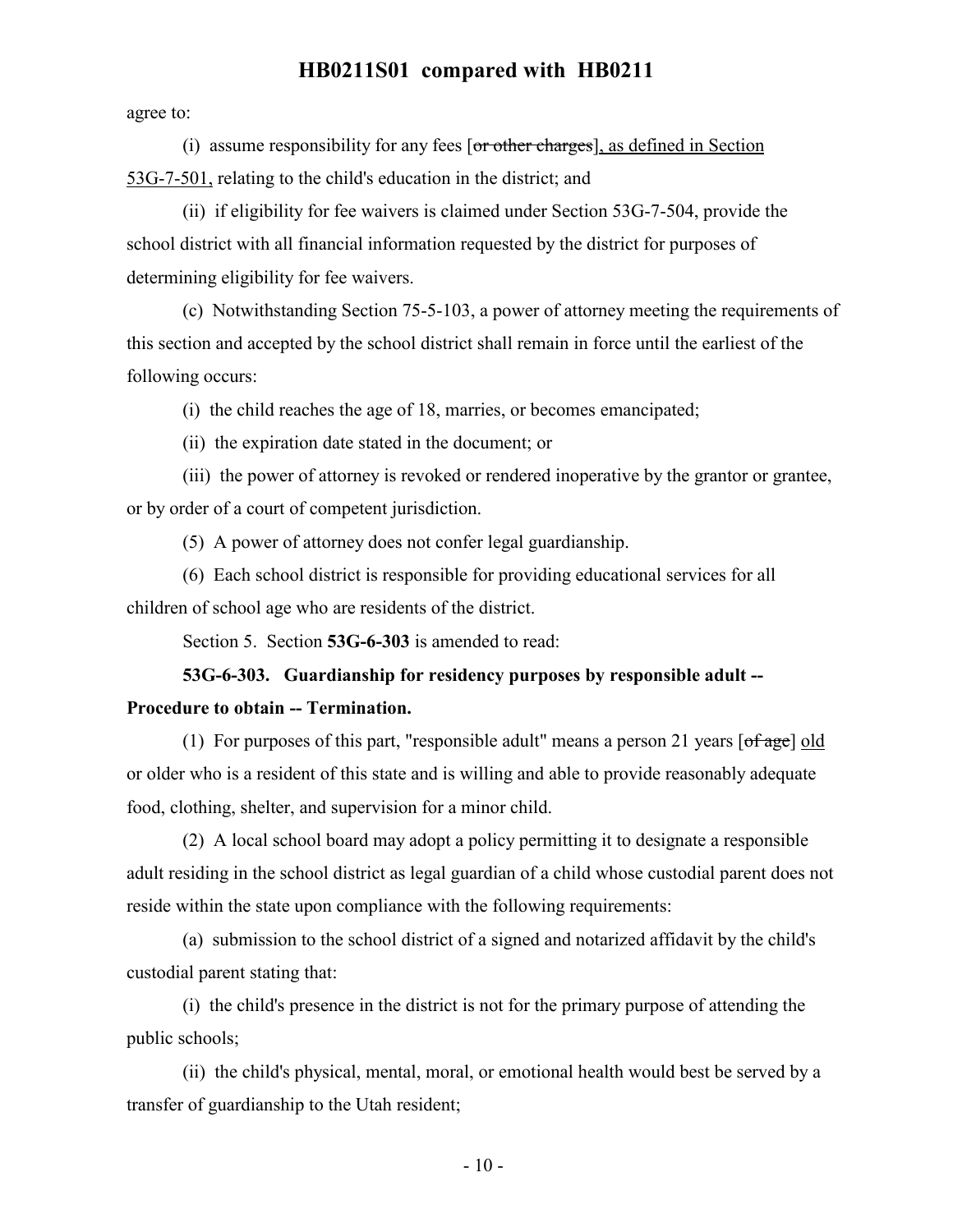(iii) the affiant is aware that designation of a guardian under this section is equivalent to a court-ordered guardianship under Section 75-5-206 and will suspend or terminate any existing parental or guardianship rights in the same manner as would occur under a court-ordered guardianship;

(iv) the affiant consents and submits to any such suspension or termination of parental or guardianship rights;

(v) the affiant consents and submits to the jurisdiction of the state district court in which the school district is located in any action relating to the guardianship or custody of the child in question;

(vi) the affiant designates a named responsible adult as agent, authorized to accept service on behalf of the affiant of any process, notice, or demand required or permitted to be served in connection with any action under Subsection  $(2)(a)(v)$ ; and

(vii) it is the affiant's intent that the child become a permanent resident of the state and reside with and be under the supervision of the named responsible adult;

(b) submission to the school district of a signed and notarized affidavit by the responsible adult stating that:

(i) the affiant is a resident of the school district and desires to become the guardian of the child;

(ii) the affiant consents and submits to the jurisdiction of the state district court in which the school district is located in any action relating to the guardianship or custody of the child in question;

(iii) the affiant will accept the responsibilities of guardianship for the duration, including the responsibility to provide adequate supervision, discipline, food, shelter, educational and emotional support, and medical care for the child if designated as the child's guardian; and

(iv) the affiant accepts the designation as agent under Subsection  $(2)(a)(vi)$ ;

(c) submission to the school district of a signed and notarized affidavit by the child stating that:

(i) the child desires to become a permanent resident of Utah and reside with and be responsible to the named responsible adult; and

(ii) the child will abide by all applicable policies of any public school which the child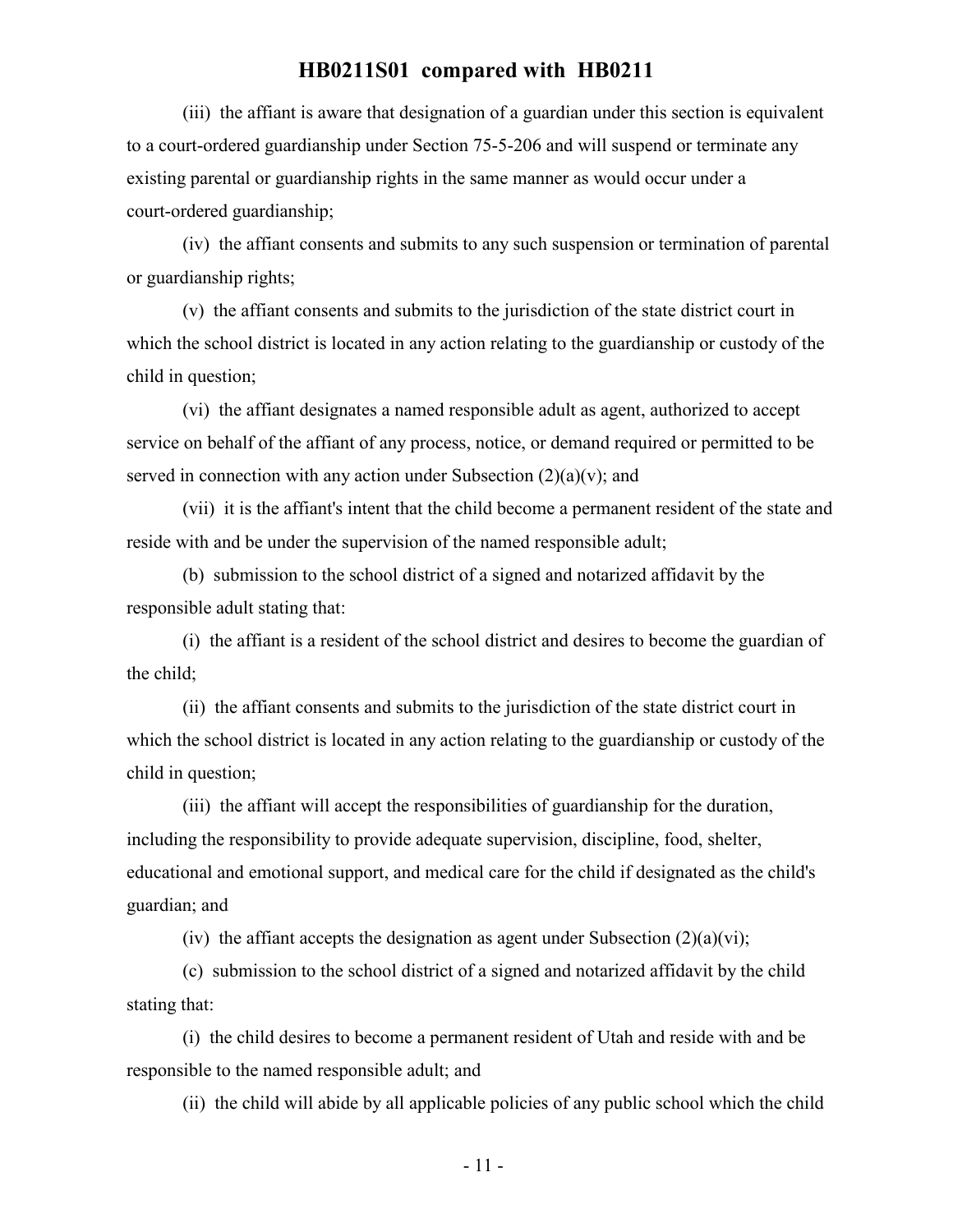may attend after guardianship is awarded; and

(d) if the child's custodial parent cannot be found in order to execute the statement required under Subsection (2)(a), the responsible adult must submit an affidavit to that effect to the district. The district shall also submit a copy of the statement to the Criminal Investigations and Technical Services Division of the Department of Public Safety, established in Section 53-10-103.

(3) The district may require the responsible adult, in addition to the documents set forth in Subsection (2), to also submit any other documents which are relevant to the appointment of a guardian of a minor or which the district reasonably believes to be necessary in connection with a given application to substantiate any claim or assertion made in connection with the application for guardianship.

(4) Upon receipt of the information and documentation required under Subsections (2) and (3), and a determination by the local school board that the information is accurate, that the requirements of this section have been met, and that the interests of the child would best be served by granting the requested guardianship, the local school board or its authorized representative may designate the applicant as guardian of the child by issuing a designation of guardianship letter to the applicant.

(5) (a) If a local school board has adopted a policy permitting the local school board to designate a guardian under this section, a denial of an application for appointment of a guardian may be appealed to the district court in which the school district is located.

(b) The court shall uphold the decision of the local school board unless it finds, by clear and convincing evidence, that the local school board's decision was arbitrary and capricious.

(c) An applicant may, rather than appealing the local school board's decision under Subsection (5)(b), file an original Petition for Appointment of Guardian with the district court, which action shall proceed as if no decision had been made by the local school board.

(6) A responsible adult obtaining guardianship under this section has the same rights, authority, and responsibilities as a guardian appointed under Section 75-5-201.

(7) (a) The school district shall deliver the original documents filed with the school district, together with a copy of the designation of guardianship issued by the district, in person or by any form of mail requiring a signed receipt, to the clerk of the state district court in which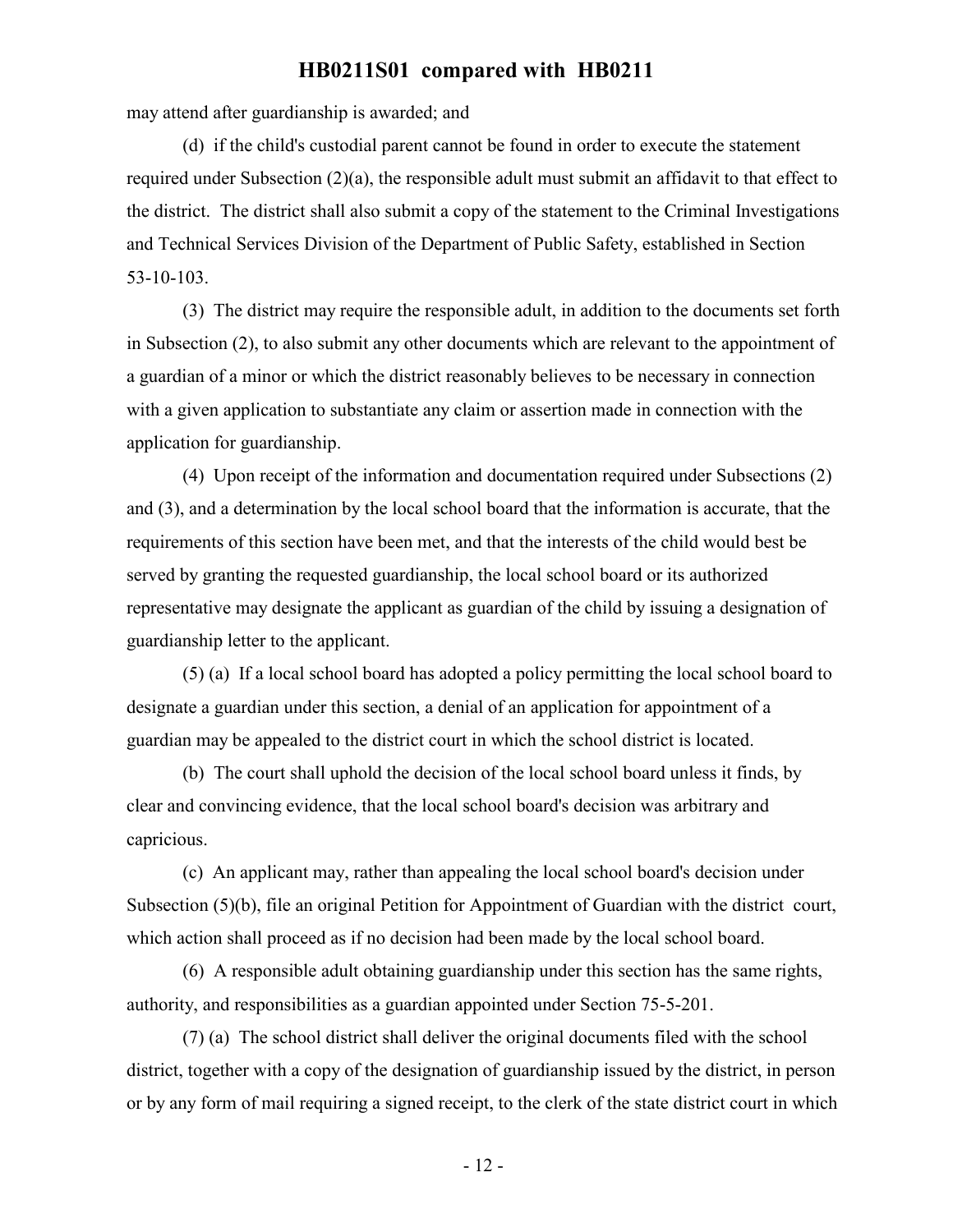the school district is located.

(b) The court may not charge the school district a fee for filing guardianship papers under this section.

(8) (a) The authority and responsibility of a custodial parent submitting an affidavit under this section may be restored by the district, and the guardianship obtained under this section terminated by the district:

(i) upon submission to the school district in which the guardianship was obtained of a signed and notarized statement by the person who consented to guardianship under Subsection (2)(a) requesting termination of the guardianship; or

(ii) by the person accepting guardianship under Subsection (2)(b) requesting the termination of the guardianship.

(b) If the school district determines that it would not be in the best interests of the child to terminate the guardianship, the district may refer the request for termination to the state district court in which the documents were filed under Subsection (5) for further action consistent with the interests of the child.

(9) The school district shall retain copies of all documents required by this section until the child in question has reached the age of 18 unless directed to surrender the documents by a court of competent jurisdiction.

(10) (a) Intentional submission to a school district of fraudulent or misleading information under this part is punishable under Section 76-8-504.

(b) A school district which has reason to believe that a party has intentionally submitted false or misleading information under this part may, after notice and opportunity for the party to respond to the allegation:

(i) void any guardianship, authorization, or action which was based upon the false or misleading information; and

(ii) recover, from the party submitting the information, the full cost of any benefits received by the child on the basis of the false or misleading information, including tuition, fees, as defined in Section 53G-7-501, and other unpaid school charges, together with any related costs of recovery.

(c) A student whose guardianship or enrollment has been terminated under this section may, upon payment of all applicable tuition and fees, as defined in Section 53G-7-501,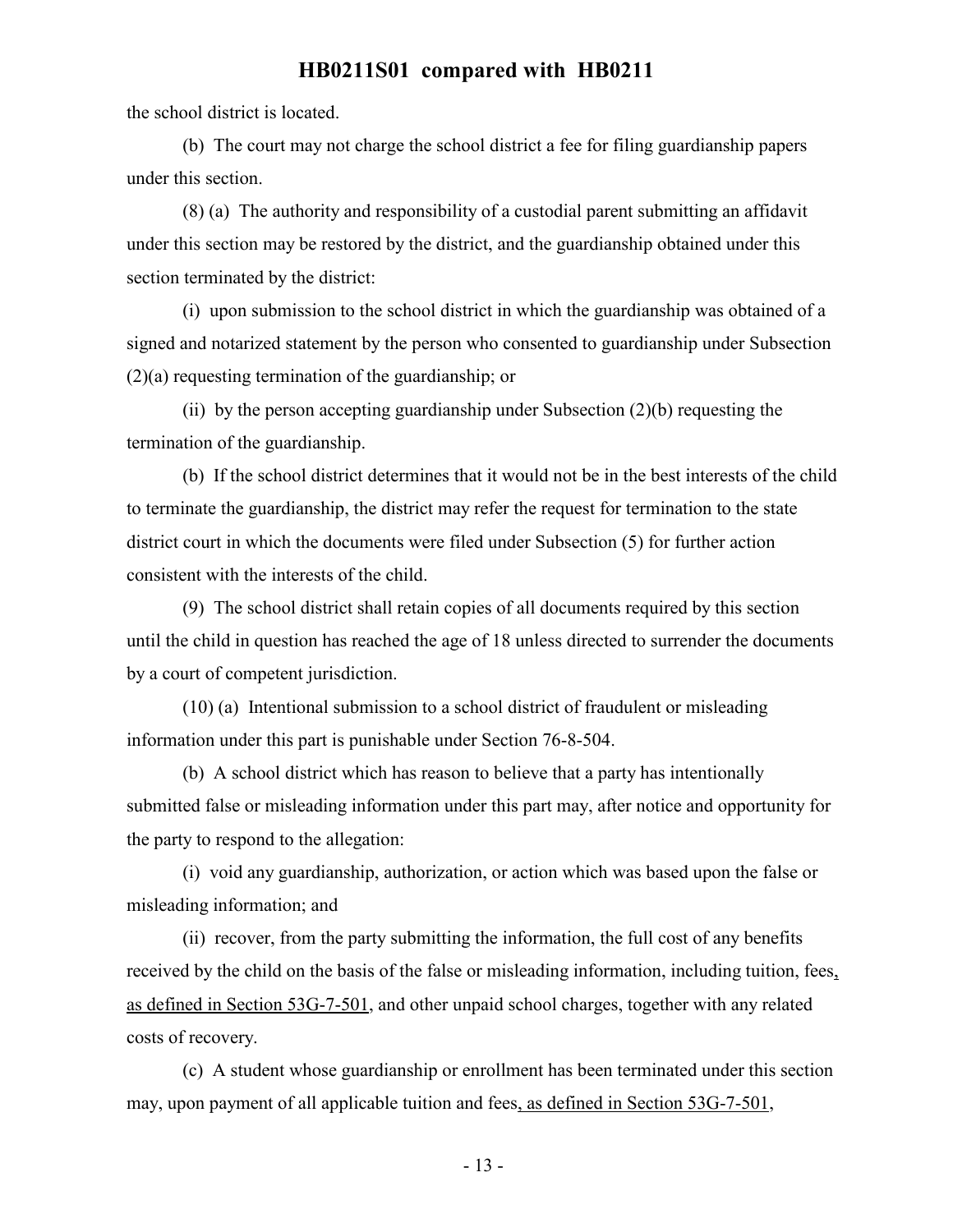continue in enrollment until the end of the school year unless excluded from attendance for cause.

Section 6. Section **53G-6-701** is amended to read:

**53G-6-701. Definitions.**

[Reserved] As used in this part, "fee" means the same as that term is defined in Section 53G-7-501.

Section 7. Section **53G-7-501** is amended to read:

### **53G-7-501. Definitions.**

As used in this part:

- (1) "Co-curricular activity" means an activity, a course, or a program that:
- (a) is an extension of a curricular activity;

(b) is included in an instructional plan and supervised or conducted by a teacher or education professional;

- (c) is conducted outside of regular school hours;
- (d) is provided, sponsored, or supported by an LEA; and
- (e) includes a required regular school day activity, course, or program.
- (2) "Curricular activity" means an activity, a course, or a program that is:
- (a) intended to deliver instruction;
- (b) provided, sponsored, or supported by an LEA; and
- (c) conducted only during school hours.

(3) "Elementary school" means a school that provides instruction to students in grades kindergarten, 1, 2, 3, 4, 5, or 6.

- (4) (a) "Elementary school student" means a student enrolled in an elementary school.
- (b) "Elementary school student" does not include a secondary school student.
- (5) (a) "Extracurricular activity" means an activity, a course, or a program that is:
- (i) not directly related to delivering instruction;
- (ii) not a curricular activity or co-curricular activity; and
- (iii) provided, sponsored, or supported by an LEA.

(b) "Extracurricular activity" does not include a noncurricular club as defined in Section 53G-7-701.

(6) (a) "Fee" means a charge, expense, deposit, rental, or payment: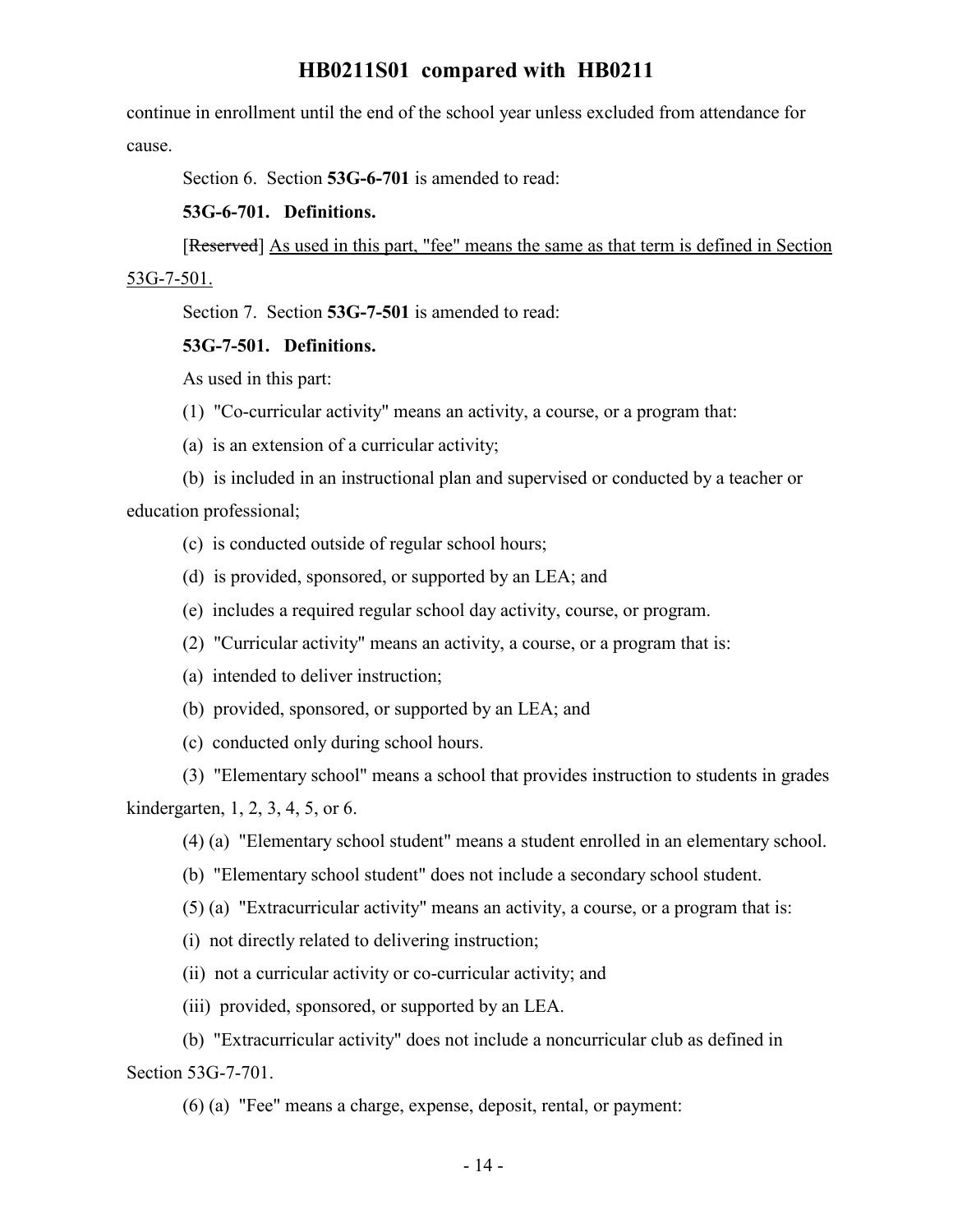(i) regardless of how the charge, expense, deposit, rental, or payment is termed, described, requested, or required directly or indirectly;

(ii) in the form of money, goods, or services; and

(iii) that is a condition to a student's full participation in an activity, course, or program that is provided, sponsored, or supported by an LEA.

(b) "Fee" includes:

(i) money or something of monetary value raised by a student or the student's family through fundraising;

(ii) charges or expenditures for a school field trip or activity trip, including related transportation, food, lodging, and admission charges;

(iii) payments made to a third party that provides a part of a school activity, class, or program;

(iv) charges or expenditures for classroom:

 $[(A)$  textbooks;

 $[\overline{(B)}](A)$  supplies; or

 $[\text{(\Theta)}]$  (B) materials;

(v) charges or expenditures for school activity clothing; and

(vi) a fine other than a fine described in Subsection  $(6)(c)(i)$ .

(c) "Fee" does not include:

(i) a student fine specifically approved by an LEA for:

(A) failing to return school property;

(B) losing, wasting, or damaging private or school property through intentional,

careless, or irresponsible behavior, or as described in Section 53G-8-212; or

(C) improper use of school property, including a parking violation;

(ii) a payment for school breakfast or lunch;

(iii) a deposit that is:

- (A) a pledge securing the return of school property; and
- (B) refunded upon the return of the school property; or

(iv) a charge for insurance, unless the insurance is required for a student to participate in an activity, course, or program.

(7) (a) "Fundraising" means an activity or event provided, sponsored, or supported by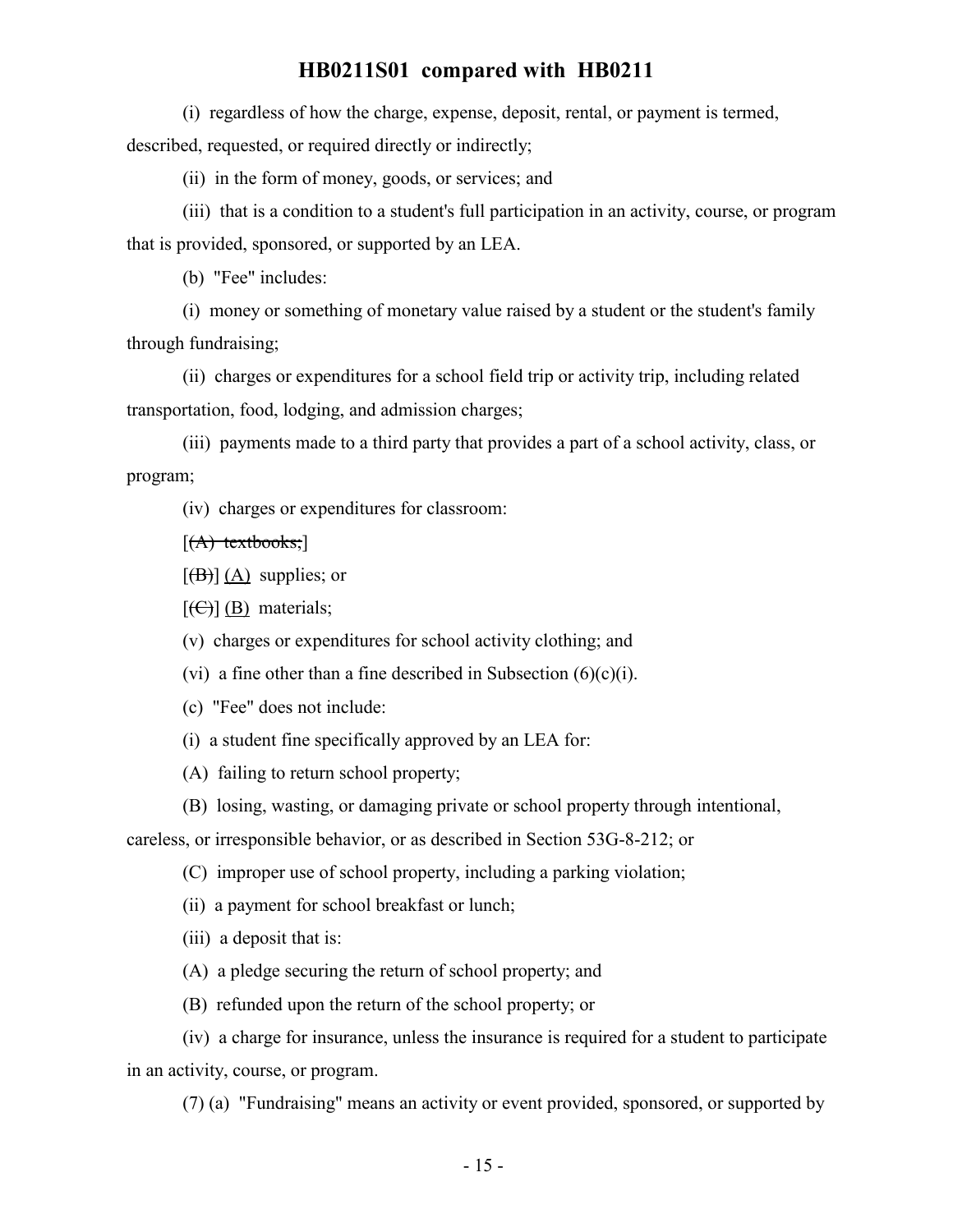an LEA that uses students to generate funds or raise money to:

(i) provide financial support to a school or a school's class, group, team, or program; or

(ii) benefit a particular charity or for other charitable purposes.

(b) "Fundraising" does not include an alternative method of raising revenue without students.

(8) (a) "Instructional equipment and supplies" means an activity-related, a course-related, or program-related equipment, supply, tool  $\{\sigma r\}$ , instrument, or other material that:

(i)  $\leftrightarrow$  is required for a student to use as part of an activity, course, or program in a secondary school;

(ii) typically becomes the property of the student upon exiting the activity, course, or program; and

(iii) is subject to a fee waiver.

(b) "Instructional equipment and supplies" $\{\text{includes}\}\$  may include:

(i) shears or styling tools;

{ (ii) a musical instrument;

(iii) a camera;

 $\frac{1}{2}$  ( $\frac{fiv}{i}$ ii) a stethoscope;

 $(\overleftrightarrow{v}^i)$  sports equipment, including a bat, mitt, or tennis racquet;  $\overleftrightarrow{or}$ 

 $(\overrightarrow{v_i}\})$  an item that is medically prescribed, such as footwear.

(c) "Instructional equipment" does not include an instructional supply or school equipment.

 $(9)$  (a) "Instructional supply" means a consumable or non-reusable supply that is

necessary for a student to use as part of an activity, course, or program in a secondary school.

(b) "Instructional supply" includes:

(i) brushes or other art supplies, including};

(v) clay, paint, or an art canvas;

 $(\overleftrightarrow{\text{iii}}\text{vi})\overleftrightarrow{\text{iv}}$  wood for wood shop;

 $(\overleftrightarrow{\text{iii}}\text{vii})\longleftrightarrow$  Legos for Lego robotics;

 $(\overleftrightarrow{\text{iv}}$ viii) $\leftrightarrow$  film; or

 $(\overleftrightarrow{\mathbf{v}})$  filament used for  $\overleftrightarrow{\mathbf{3D}}$  ad printing.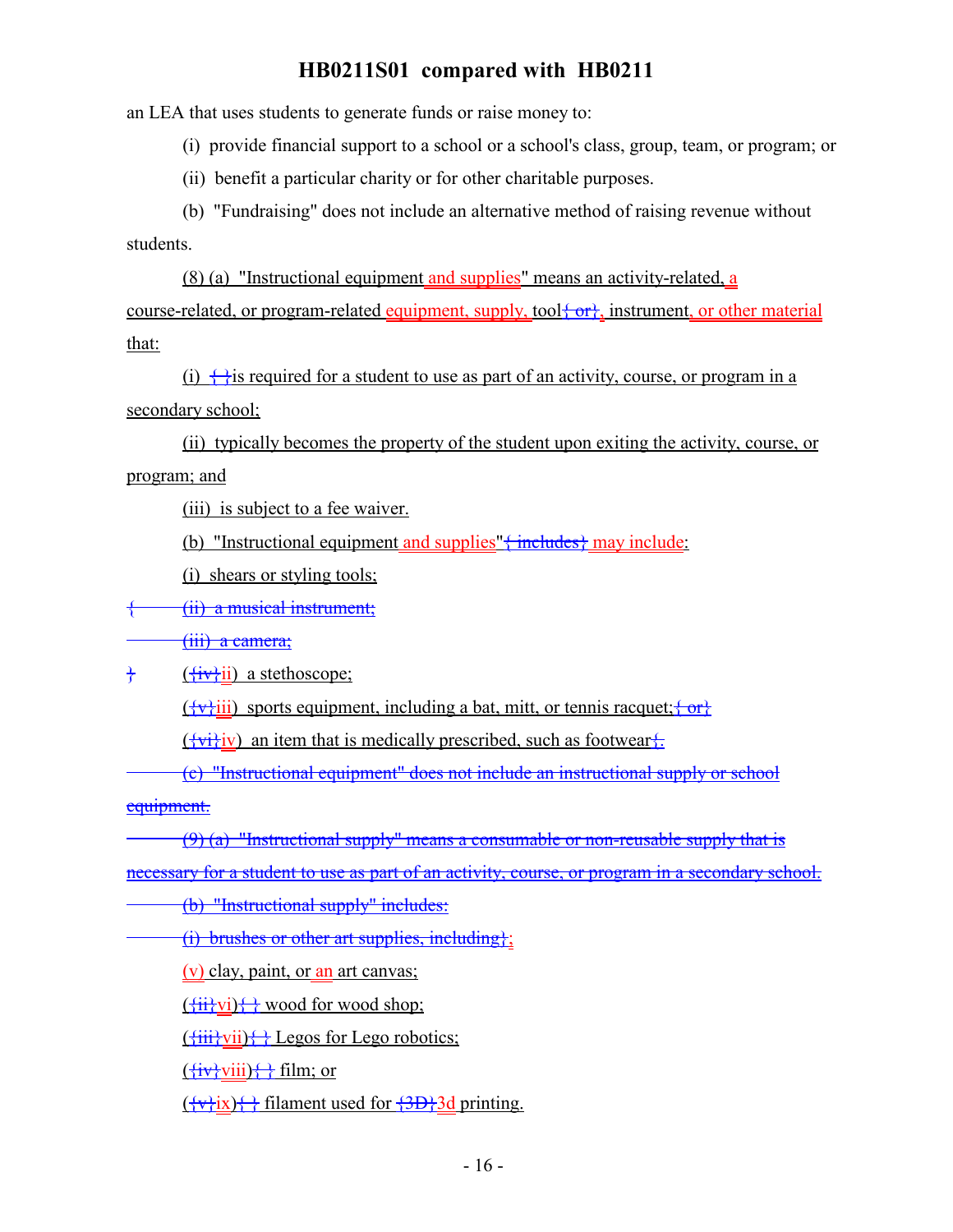(c) "Instructional  $\frac{\text{supply}}{\text{equiment}}$  and supplies" does not include  $\frac{\text{interf}}{\text{interf}}$ equipment or school equipment.

 $[(8)] (\frac{10}{9})$  (a) "School activity clothing" means special shoes or items of clothing:

(i) (A) that meet specific requirements, including requesting a specific brand, fabric, or imprint; and

(B) that a school requires a student to provide; and

(ii) that is worn by a student for a co-curricular or extracurricular activity.

(b) "School activity clothing" does not include:

(i) a school uniform; or

(ii) clothing that is commonly found in students' homes.

 $(\{11\}10)$  (a) "School equipment" means a durable school-owned machine, equipment,

facility, or tool used by a student as part of an activity, course, or program in a secondary school.

(b) "School equipment" does not mean instructional equipment or an instructional supply.

 $[(9)] (\frac{12}{12})$  (a) "School uniform" means special shoes or an item of clothing:

(i) (A) that meet specific requirements, including a requested specific color, style, fabric, or imprint; and

(B) that a school requires a student to provide; and

(ii) that is worn by a student for a curricular activity.

(b) "School uniform" does not include school activity clothing.

 $[(10)]$   $(13)$  "Secondary school" means a school that provides instruction to students in grades 7, 8, 9, 10, 11, or 12.

 $[(11)]$   $(14)$ ]  $(14)$ ]  $(13)$  "Secondary school student":

(a) means a student enrolled in a secondary school; and

(b) includes a student in grade 6 if the student attends a secondary school.

 $[(12)]$  ( $\{15\}$ 14) (a) "Textbook" means [the same as that term is defined in Section 53G-7-601.] instructional material necessary for participation in an activity, course, or program, regardless of the format of the material.

(b) "Textbook" includes:

(i) a hardcopy book or printed pages of instructional material, including a consumable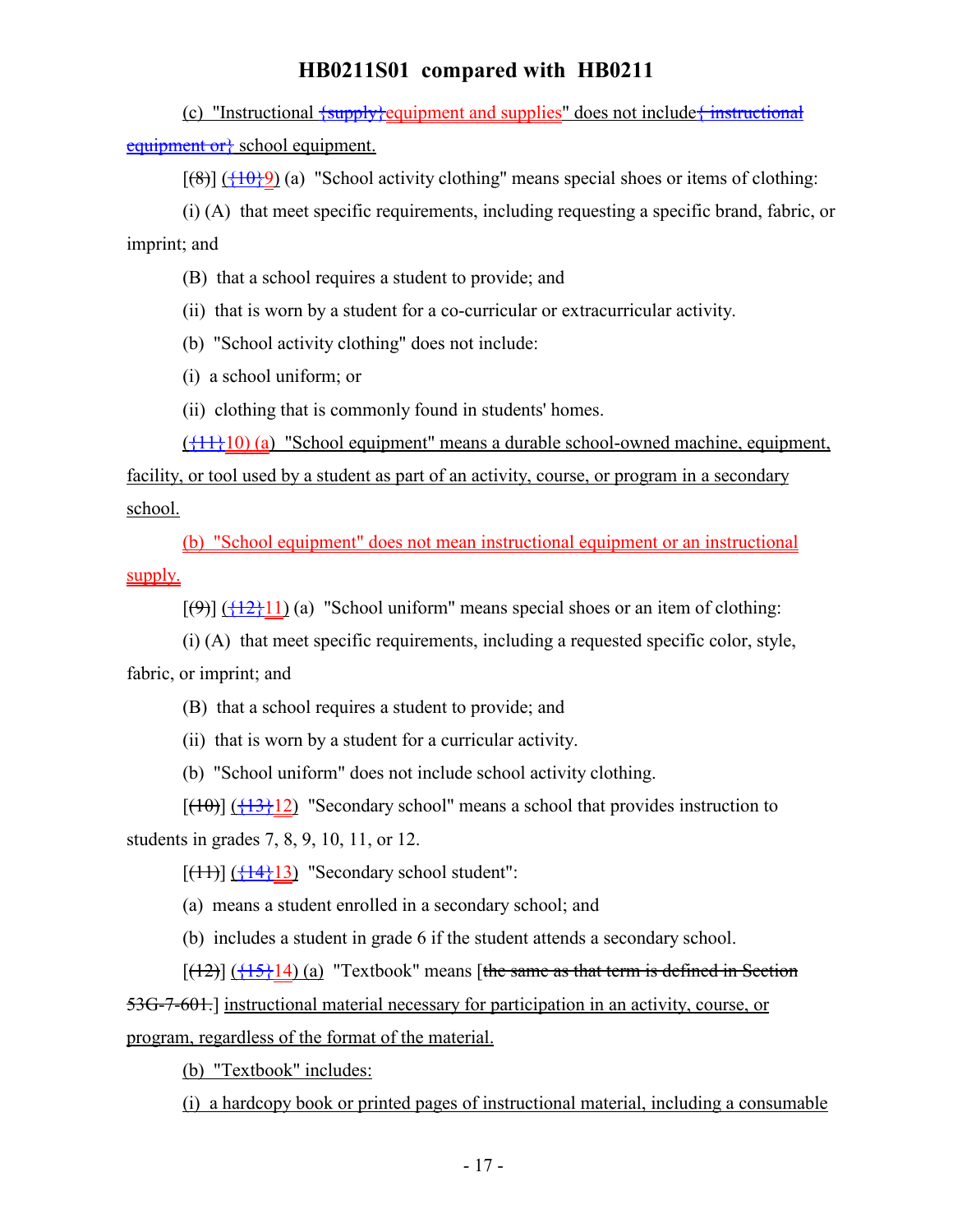workbook; or

(ii) computer hardware, software, or digital content.

(c) "Textbook" does not include instructional equipment or an instructional supply.

 $[(13)]$  ( $\{16\}$ 15) "Waiver" means a full or partial release from a requirement to pay a

fee and from any provision in lieu of fee payment.

Section 8. Section **53G-7-503** is amended to read:

## **53G-7-503. Fees -- Prohibitions -- Voluntary supplies -- Enforcement.**

(1) An LEA may only charge a fee if the fee is:

(a) authorized; and

(b) noticed by the LEA governing board in accordance with Section 53G-7-505.

 $\{f\}(2)$  (a) An LEA may not require a fee for elementary school activities that are part of the regular school day or for supplies used during the regular school day. $\left\{\right\}$ 

(2) (a) Except as provided in Sections 53G-6-402 and 53G-6-503, an LEA may not charge an elementary school student a fee.

(b) An LEA may not charge a student who is in grade 6 a fee regardless of whether the student is enrolled in an elementary school or secondary school.

 $\{\theta\}$  $\{\theta\}$ 

(b) An elementary school or elementary school teacher may compile and provide to  $\lceil a \rceil$ an elementary school student's parent a suggested list of supplies for use during the regular school day so that a parent may furnish only on a voluntary basis those supplies for student use.

 $\{\{\}(c)\{\{\}(\}\{\}\})$  A list provided to an elementary school student's parent in accordance with Subsection  $(2)$ { $\{$ } $\{$ <sub>{</sub> $\}$ } $\{$ <sub>{</sub> $\{$ <sub>}</sub>} shall include and be preceded by the following language:

"NOTICE: THE ITEMS ON THIS LIST WILL BE USED DURING THE REGULAR SCHOOL DAY. THEY MAY BE BROUGHT FROM HOME ON A VOLUNTARY BASIS, OTHERWISE, THEY WILL BE FURNISHED BY THE SCHOOL."

(3) Beginning with the 2022-23 school year:

(a)  $\leftrightarrow$  for a curricular activity, an LEA may charge a secondary student a fee only for the following:

(i) instructional equipment $\{$ ;

(ii) an additional discretionary project if the student chooses:

(A) a project in lieu of, or in addition to, a required classroom project, which may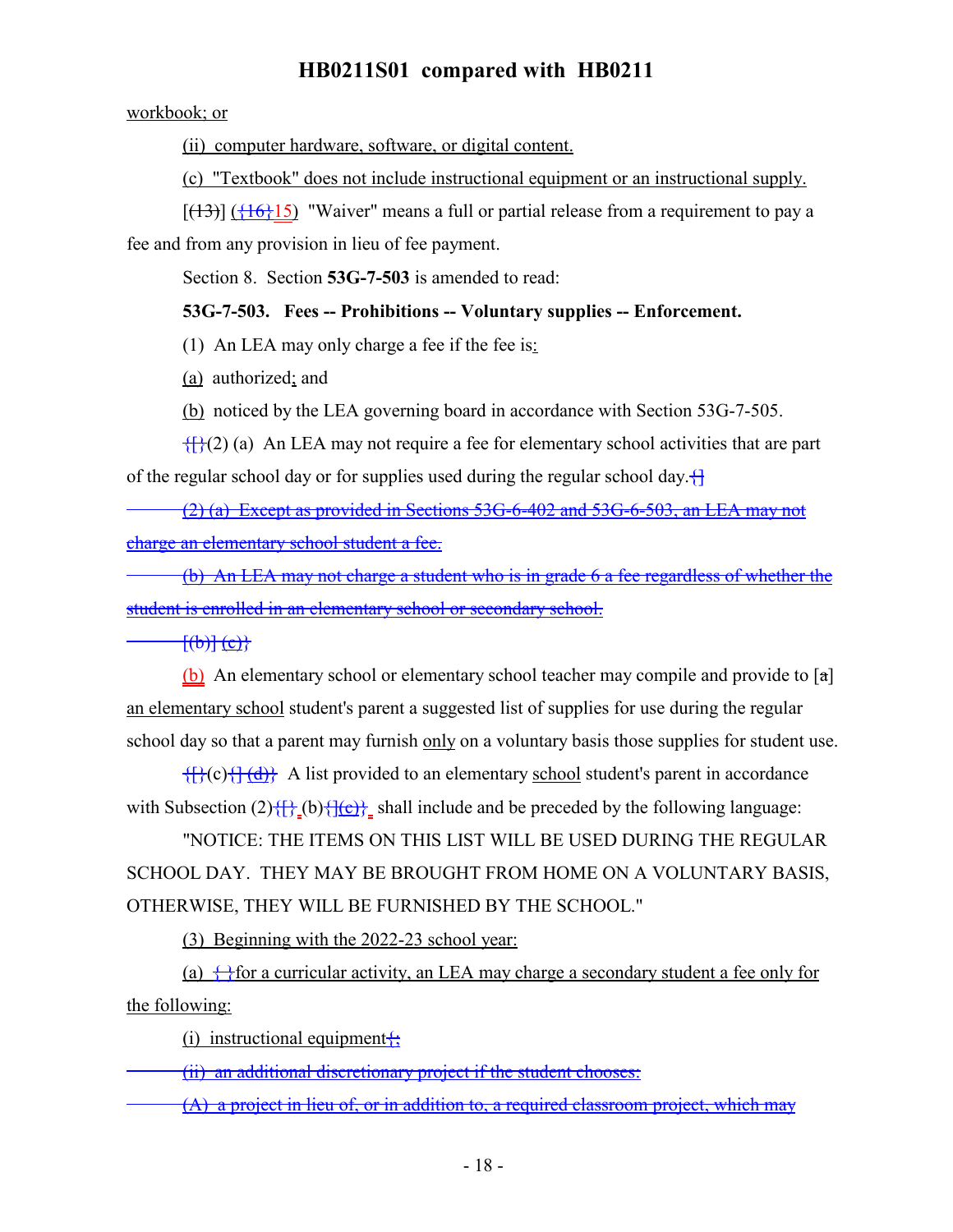include a fee for an instructional supply; or

(B) project materials other than those materials provided for a project, which may

include a fee for an instructional supply;

 $\overrightarrow{iii}$  and supplies;

(ii) an Advanced Placement test;

 $({}_{i}\overrightarrow{vv}$ iii) a driver education course as described in Section 53G-10-504;

 $({\overline{\mathbf{v}}}, {\overline{\mathbf{v}}})$  a payment authorized in Section 53G-6-402, 53G-6-503, or 53G-9-803;  ${\overline{\mathbf{v}}}$ 

 $(\overrightarrow{vv}v)$  a payment described in Subsection  $(\overrightarrow{6}5)$ ; or

(vi) a music instrument rental; and

(b) for that portion of a co-curricular activity that is during regular school hours, an

LEA may charge a secondary student a fee only for those fees listed in Subsection (3)(a).

(4) Beginning with the 2022-23 school year, and except as provided in Subsection (6), an LEA may charge a secondary student a fee for:

(a)  $\leftrightarrow$  that portion of a co-curricular activity that is outside of regular school hours; and

(b) an extracurricular activity.

(5) An LEA may charge a secondary student or an individual a fee for an adult

education course in accordance with Section 53E-10-202.

(6) An LEA may not charge a fee:

(a) for school equipment; or

(b) that is:

(i) general in nature; and

(ii) paid for a service or good that does not have a direct benefit to the student paying the fee.

(7) An LEA governing board shall authorize each fee individually.

 $[\frac{1}{3}]$  (8) (a) Beginning with or after the 2022-2023 school year, if an LEA imposes a fee, the fee shall be equal to or less than the expense incurred by the LEA in providing for a student the activity, course, or program for which the LEA imposes the fee.

(b) An LEA may not impose an additional fee or increase a fee to supplant or subsidize another fee, including a fee to supplant or subsidize an expense incurred by the LEA for:

(i) a curricular activity; or

(ii) an expense incurred by that portion of a co-curricular activity that occurs during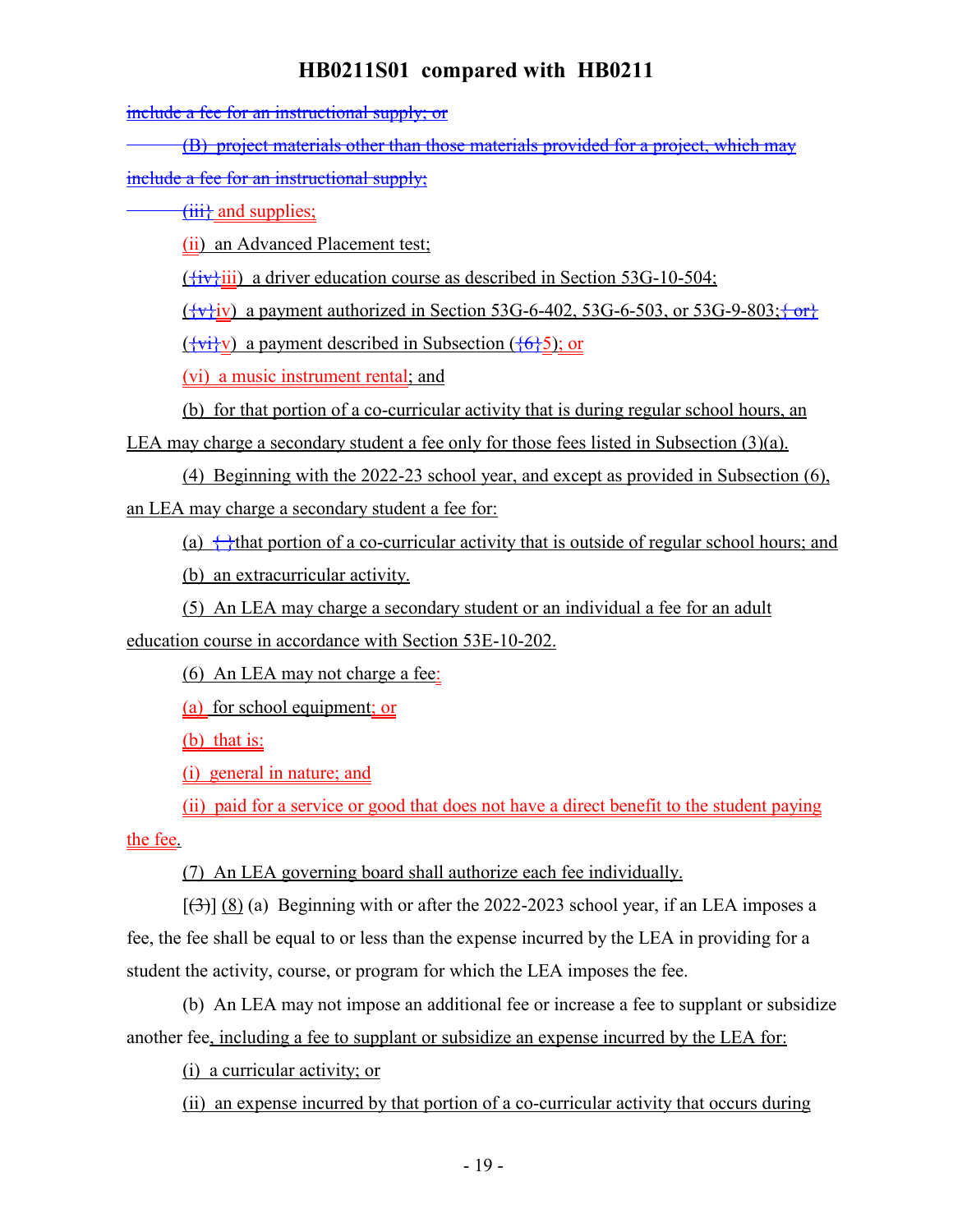regular school hours.

 $[(4)] (9)$  (a) Beginning with or after the 2021-2022 school year, and notwithstanding Section 53E-3-401, if the state board finds that an LEA has violated a provision of this part  $\sigma$ Part 6, Textbook Fees], the state board shall impose corrective action against the LEA, which may include:

(i) requiring an LEA to repay improperly charged fees;

(ii) withholding state funds; and

(iii) suspending the LEA's authority to charge fees for an amount of time specified by the state board.

(b) In accordance with Title 63G, Chapter 3, Utah Administrative Rulemaking Act, the state board shall make rules:

(i) that require notice and an opportunity to be heard for an LEA affected by a state board action described in Subsection  $[(4)](9)(a)$ ; and

(ii) to administer this Subsection  $\left[\frac{4}{3}\right](9)$ .

 $(5)$  (a) For each fee on an LEA's fee schedule described in Section 53G-7-505, the LEA shall:]

[(i) by July 1, 2020, determine whether the fee is curricular, co-curricular, or extracurricular;]

 $[(ii)$  for the 2020-2021 school year, measure the total number of:

 $[(A)$  students who pay each fee; and

 $[f(B)$  money received for each fee;

 $[(iii)$  for the 2020-2021 school year, measure the total:

 $[(A)$  number of students who receive a fee waiver; and

 $[(B)$  value of each waiver for each waived fee; and]

[(iv) by July 1, 2021, report the separate categories of data gathered under Subsections  $(5)(a)(ii)$  and (iii) to the state board.]

 $[(b)$  The state board shall report on the data the board receives under Subsection  $(5)(a)$ to the Education Interim Committee on or before the date of the November interim meeting in 2021.]

Section 9. Section **53G-7-504** is amended to read:

**53G-7-504. Waiver of fees -- Appeal of decision.**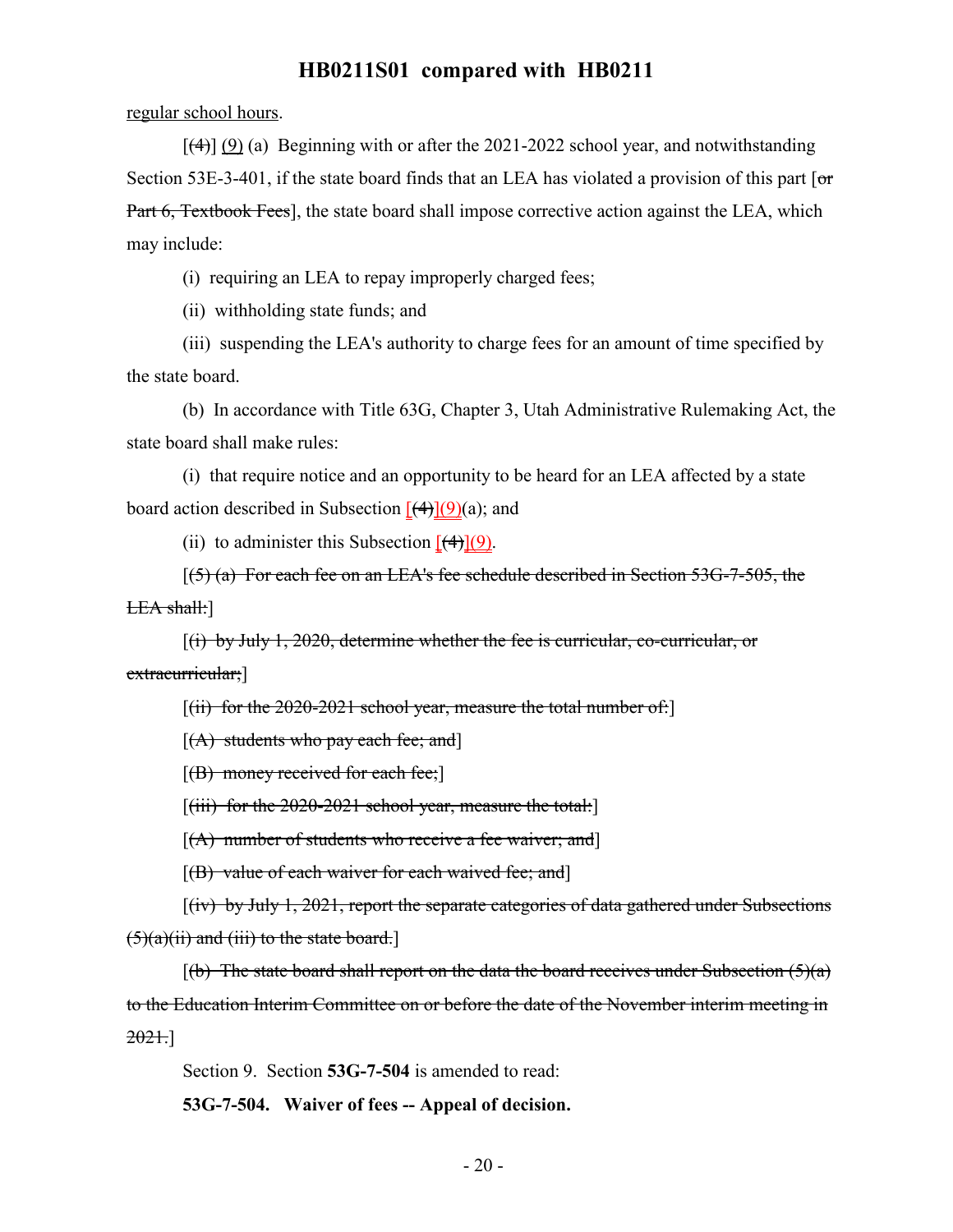(1) (a) If an LEA or a school within an LEA charges one or more fees, the LEA shall grant a waiver to a student if charging the fee would deny the student the opportunity to fully participate or complete a requirement because of an inability to pay the fee.

(b) An LEA governing board shall:

(i) adopt policies for granting a waiver; and

(ii) in accordance with Section 53G-7-505, give notice of waiver eligibility and policies.

(2) (a) An LEA that charges a fee under this part  $\lceil \frac{and Part 6, Textbook Fees} \rceil$  may provide a variety of alternatives for a student or family to satisfy a fee requirement, including allowing a student to provide:

(i) tutorial assistance to other students;

(ii) assistance before or after school to teachers and other school personnel on school related matters; and

(iii) general community or home service.

(b) Each LEA governing board may add to the list of alternatives provided by the state board, subject to approval by the state board.

(3) With regard to a student who is in the custody of the Division of Child and Family Services who is also eligible under Title IV-E of the federal Social Security Act, an LEA governing board shall require fee waivers or alternatives in accordance with this section.

(4) In accordance with Title 63G, Chapter 3, Utah Administrative Rulemaking Act, the state board shall make rules:

(a) requiring a parent of a student applying for a fee waiver to provide documentation and certification to the school verifying:

(i) the student's eligibility to receive the waiver; and

(ii) if applicable, that the student has complied with alternatives for satisfying the fee requirements under Subsection (2) to the fullest extent reasonably possible according to the individual circumstances of the student and the LEA; and

(b) specifying the acceptable forms of documentation for the requirement under Subsection (4)(a), which shall include verification based on income tax returns or current pay stubs.

(5) Notwithstanding the requirements under Subsection (4), an LEA is not required to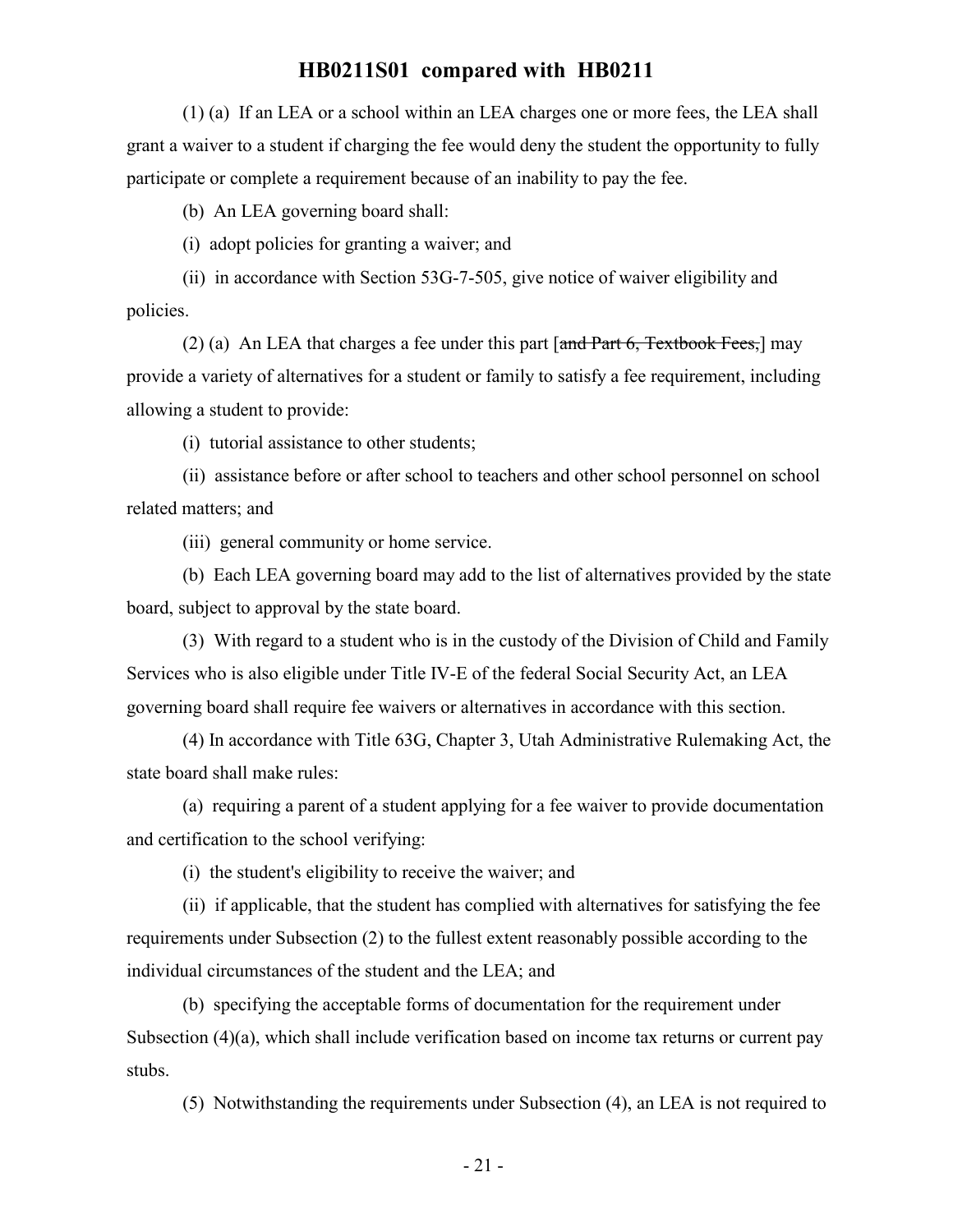keep documentation on file after the verification is completed.

(6) If a school denies a student or parent request for a fee waiver, the school shall provide the student or parent:

(a) the school's written decision to deny a waiver; and

(b) the procedure to appeal in accordance with LEA policy.

Section 10. Section **53G-7-506**, which is renumbered from Section 53G-7-602 is renumbered and amended to read:

#### **[53G-7-602]. 53G-7-506. State policy on providing free textbooks.**

(1) It is the public policy of this state that public education shall be free.

(2) A student may not be denied an education because of economic inability to purchase textbooks necessary for advancement in or graduation from the public school system.

(3)  $[(a)]$  Beginning with the 2022-23 school year, an LEA $[\div(i)$  except as provided in Subsection  $(3)(a)(ii)$ , may not sell textbooks or otherwise charge a fee for textbooks [or the maintenance costs of school equipment; and (ii) may only charge a fee for a textbook required for an Advanced Placement or, as described in Section 53E-10-302, a concurrent enrollment course].

 $[(b)$  The LEA shall waive a fee described in Subsection  $(3)(a)(ii)$  in full or in part if a student qualifies for a waiver in accordance with Section 53G-7-504.]

Section 11. Section **53G-7-507**, which is renumbered from Section 53G-7-603 is renumbered and amended to read:

**[53G-7-603]. 53G-7-507. Purchase of textbooks -- Textbooks provided to teachers.**

(1) An LEA governing board may purchase textbooks directly from the textbook publisher at prices and terms approved by the state board.

(2) An LEA governing board shall purchase each textbook necessary for a teacher to conduct his or her class.

(3) An LEA may pay the LEA's cost of furnishing textbooks from school operating funds, the textbook fund, or from other available funds.

(4) A textbook remains the property of the LEA.

Section 12. Section **53G-7-508**, which is renumbered from Section 53G-7-606 is renumbered and amended to read: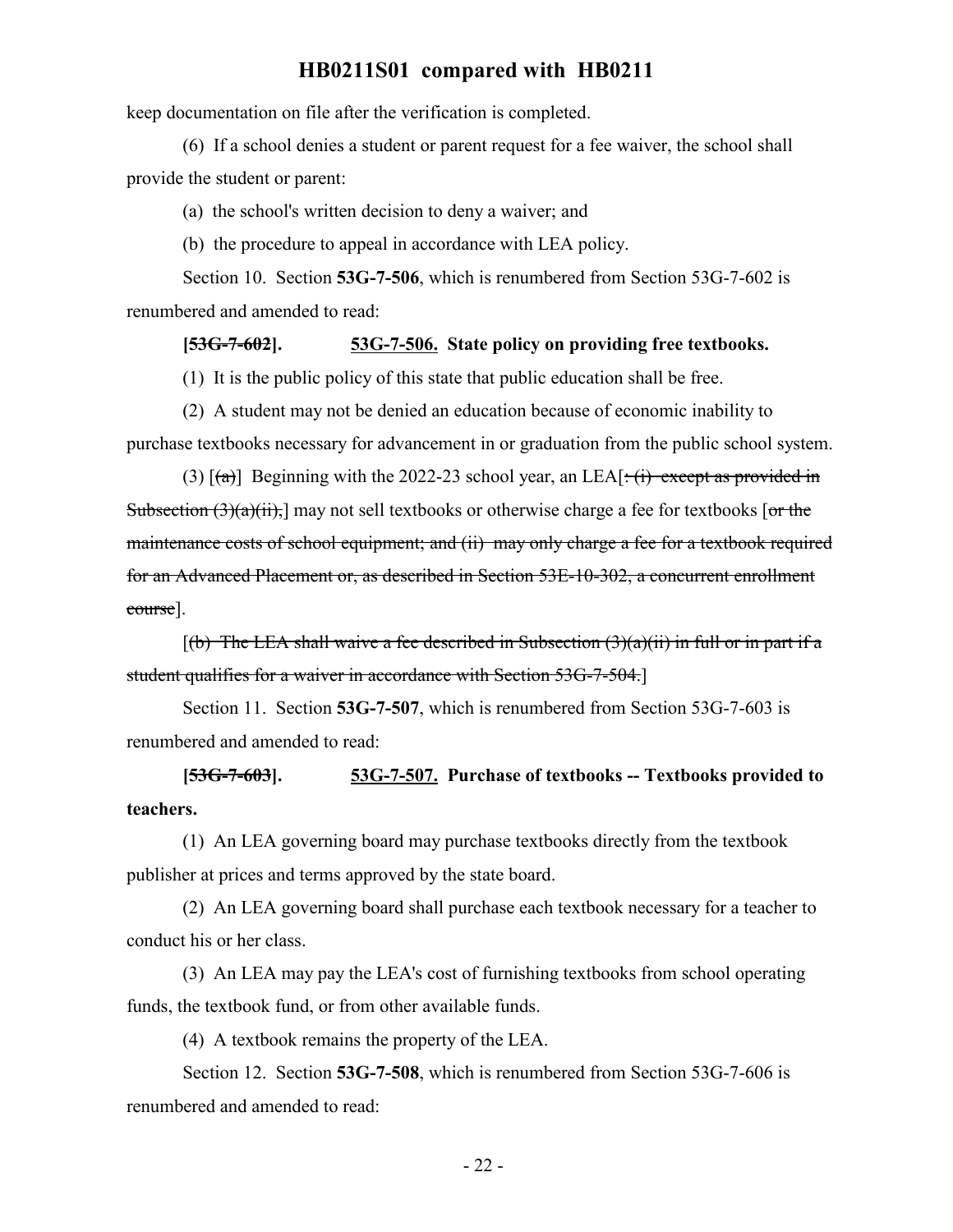### **[53G-7-606]. 53G-7-508. Disposal of textbooks.**

(1) An LEA may not dispose of textbooks without first notifying all other LEAs in the state of the LEA's intent to dispose of the textbooks.

(2) Subsection (1) does not apply to textbooks that have been damaged, mutilated, or worn out.

(3) The state board shall develop rules and procedures directing the disposal of textbooks.

Section 13. Section **53G-9-803** is amended to read:

### **53G-9-803. Remediation programs for secondary students.**

(1) For purposes of this section:

(a) "Secondary school" means a school that provides instruction to students in grades 7, 8, 9, 10, 11, or 12.

(b) "Secondary school student":

(i) means a student enrolled in a secondary school; and

(ii) includes a student in grade 6 if the student attends a secondary school.

(2) A school district or charter school shall implement programs for secondary school students to attain the competency levels and graduation requirements established by the state board.

(3) (a) A school district or charter school shall establish remediation programs for secondary school students who do not meet competency levels in English, mathematics, science, or social studies.

(b) Participation in the programs is mandatory for secondary school students who fail to meet the competency levels based on classroom performance.

(4) Secondary school students who require remediation under this section may not be advanced to the following class in subject sequences until they meet the required competency level for the subject or complete the required remediation program, except that a school district or charter school may allow secondary school students requiring remediation who would otherwise be scheduled to enter their first year of high school to complete their remediation program during that first year.

(5) (a) Remediation programs provided under this section should not be unnecessarily lengthy or repetitive.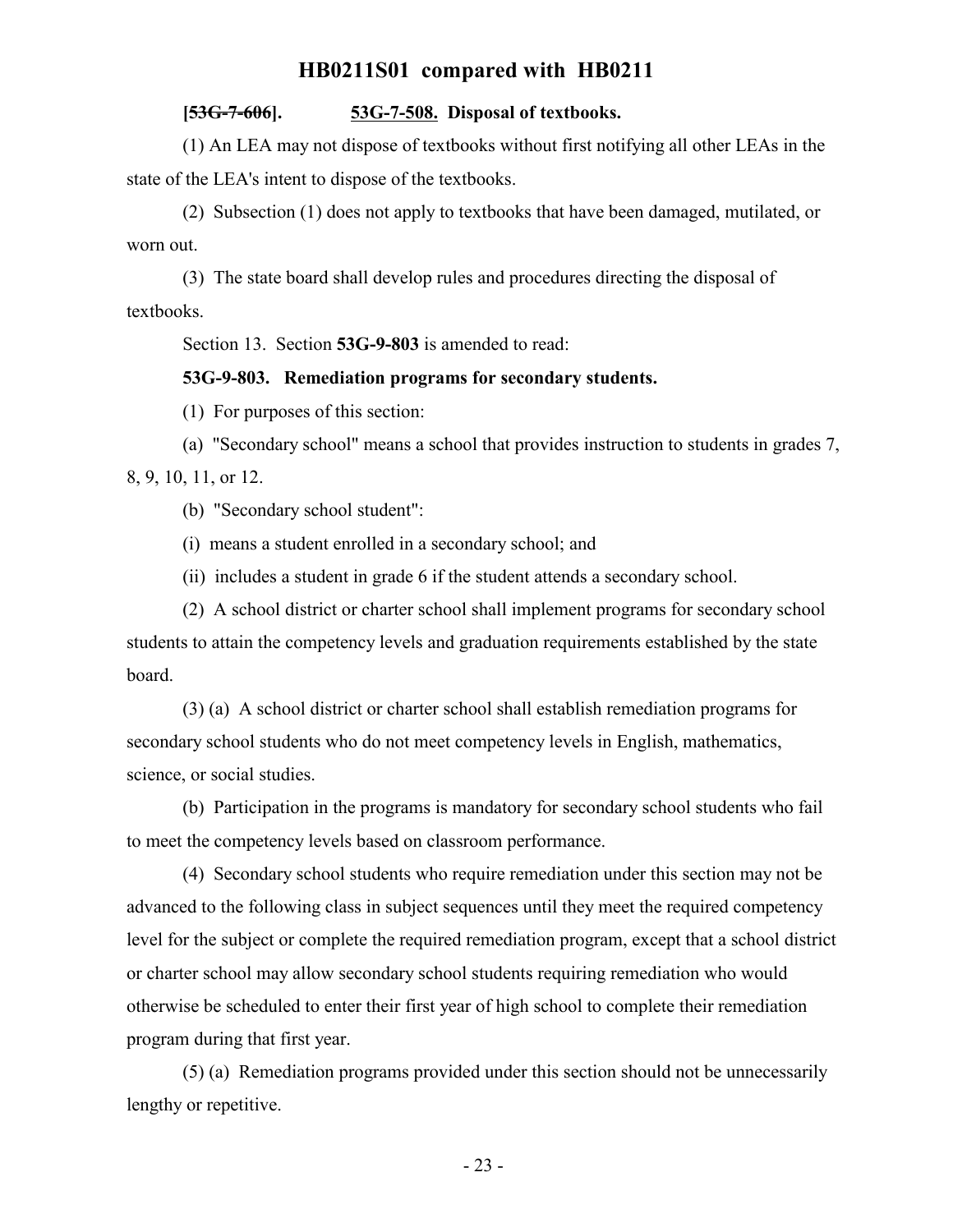(b) A secondary school student need not repeat an entire class if remediation can reasonably be achieved through other means.

(6) A school district or charter school may charge secondary school students a fee to participate in the remediation programs unless the secondary school student is in grade 6.

Section 14. Section **53G-10-503** is amended to read:

# **53G-10-503. Driver education funding -- Reimbursement of a local education agency for driver education class expenses -- Limitations -- Excess funds -- Student fees.**

(1) (a) Except as provided in Subsection (1)(b), a local education agency that provides driver education shall fund the program solely through:

(i) funds provided from the Automobile Driver Education Tax Account in the Uniform School Fund as created under Section 41-1a-1205; and

(ii) student fees collected by each school.

(b) In determining the cost of driver education, a local education agency may exclude:

(i) the full-time equivalent cost of a teacher for a driver education class taught during regular school hours; and

(ii) classroom space and classroom maintenance.

(c) A local education agency may not use any additional school funds beyond those allowed under Subsection (1)(b) to subsidize driver education.

(2) (a) The state superintendent shall, prior to September 2nd following the school year during which it was expended, or may at earlier intervals during that school year, reimburse each local education agency that applied for reimbursement in accordance with this section.

(b) A local education agency that maintains driver education classes that conform to this part and the rules prescribed by the state board may apply for reimbursement for the actual cost of providing the behind-the-wheel and observation training incidental to those classes.

(3) Under the state board's supervision for driver education, a local education agency may:

(a) employ personnel who are not licensed by the state board under Section 53E-6-201; or

(b) contract with private parties or agencies licensed under Section 53-3-504 for the behind-the-wheel phase of the driver education program.

(4) The reimbursement amount shall be paid out of the Automobile Driver Education